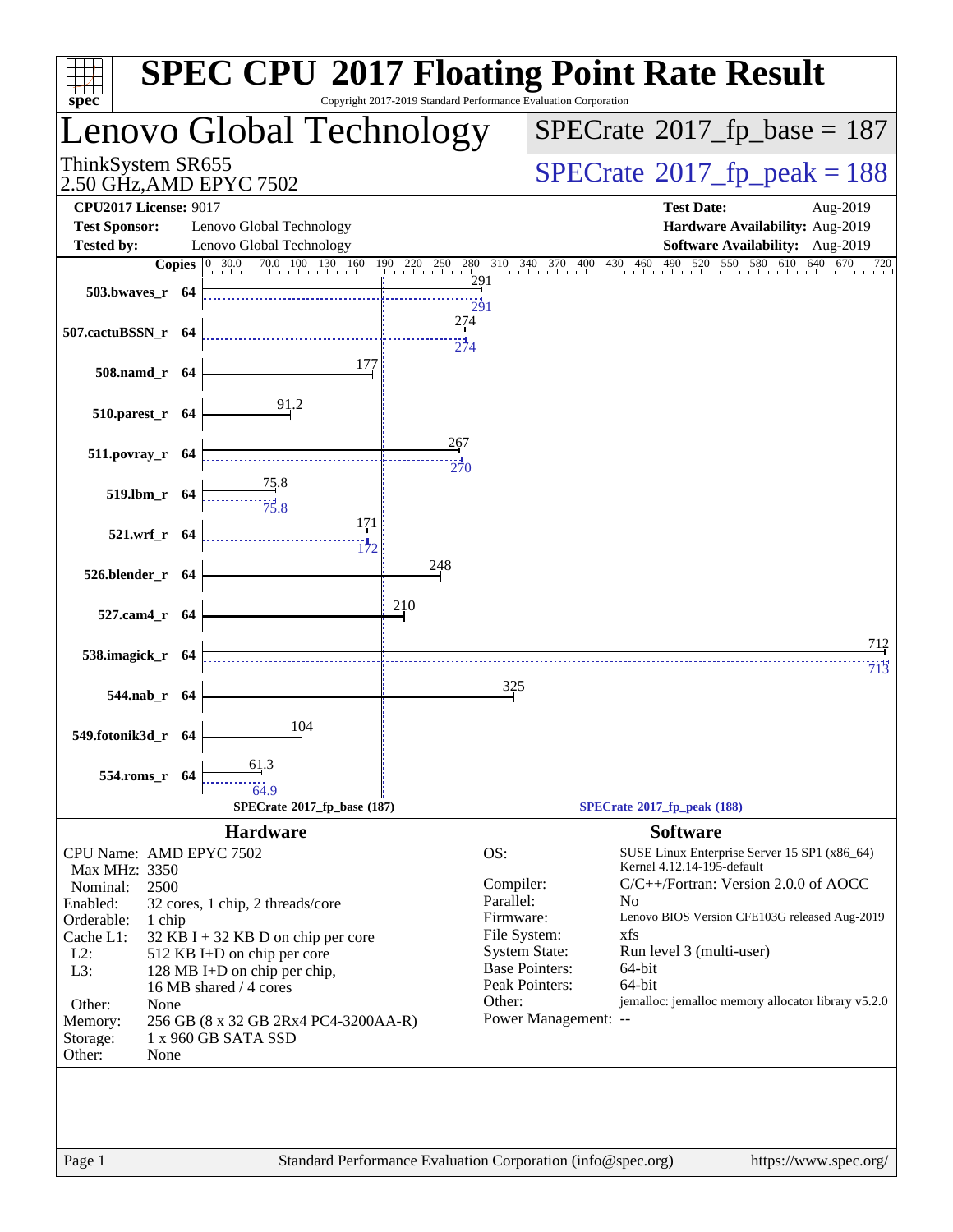

Copyright 2017-2019 Standard Performance Evaluation Corporation

# Lenovo Global Technology

2.50 GHz,AMD EPYC 7502

ThinkSystem SR655<br>2.50 GHz AMD EPYC 7502

 $SPECTate$ <sup>®</sup>[2017\\_fp\\_base =](http://www.spec.org/auto/cpu2017/Docs/result-fields.html#SPECrate2017fpbase) 187

**[Test Sponsor:](http://www.spec.org/auto/cpu2017/Docs/result-fields.html#TestSponsor)** Lenovo Global Technology **[Hardware Availability:](http://www.spec.org/auto/cpu2017/Docs/result-fields.html#HardwareAvailability)** Aug-2019

**[CPU2017 License:](http://www.spec.org/auto/cpu2017/Docs/result-fields.html#CPU2017License)** 9017 **[Test Date:](http://www.spec.org/auto/cpu2017/Docs/result-fields.html#TestDate)** Aug-2019 **[Tested by:](http://www.spec.org/auto/cpu2017/Docs/result-fields.html#Testedby)** Lenovo Global Technology **[Software Availability:](http://www.spec.org/auto/cpu2017/Docs/result-fields.html#SoftwareAvailability)** Aug-2019

#### **[Results Table](http://www.spec.org/auto/cpu2017/Docs/result-fields.html#ResultsTable)**

|                            | <b>Base</b>   |                |       |                |       | <b>Peak</b>    |             |               |                |              |                |              |                |              |
|----------------------------|---------------|----------------|-------|----------------|-------|----------------|-------------|---------------|----------------|--------------|----------------|--------------|----------------|--------------|
| <b>Benchmark</b>           | <b>Copies</b> | <b>Seconds</b> | Ratio | <b>Seconds</b> | Ratio | <b>Seconds</b> | Ratio       | <b>Copies</b> | <b>Seconds</b> | <b>Ratio</b> | <b>Seconds</b> | <b>Ratio</b> | <b>Seconds</b> | <b>Ratio</b> |
| 503.bwayes_r               | 64            | 2204           | 291   | 2205           | 291   | 2203           | 291         | 64            | 2203           | 291          | 2205           | 291          | 2204           | <u>291</u>   |
| 507.cactuBSSN r            | 64            | 296            | 273   | 294            | 275   | 296            | 274         | 64            | 295            | 275          | 296            | 274          | 296            | 274          |
| $508$ .namd $r$            | 64            | 343            | 177   | 344            | 177   | 344            | 177         | 64            | 343            | 177          | 344            | 177          | 344            | 177          |
| $510.parest_r$             | 64            | 1836           | 91.2  | 1836           | 91.2  | 1833           | 91.4        | 64            | 1836           | 91.2         | 1836           | 91.2         | 1833           | 91.4         |
| 511.povray_r               | 64            | 559            | 267   | 558            | 268   | 561            | 266         | 64            | 554            | <b>270</b>   | 554            | 270          | 553            | 270          |
| $519$ .lbm $r$             | 64            | 891            | 75.7  | 890            | 75.8  | 890            | 75.8        | 64            | 890            | 75.8         | 890            | 75.8         | 890            | 75.8         |
| $521$ .wrf r               | 64            | 837            | 171   | 834            | 172   | 837            | 171         | 64            | 830            | 173          | 836            | 171          | 832            | <b>172</b>   |
| 526.blender r              | 64            | 393            | 248   | 394            | 247   | 393            | 248         | 64            | 393            | 248          | 394            | 247          | 393            | 248          |
| 527.cam4 r                 | 64            | 532            | 210   | 533            | 210   | 532            | 210         | 64            | 532            | 210          | 533            | 210          | 532            | <b>210</b>   |
| 538.imagick_r              | 64            | 224            | 711   | 223            | 712   | 224            | 712         | 64            | 223            | 715          | 223            | 713          | 224            | 710          |
| 544.nab r                  | 64            | 332            | 325   | 332            | 325   | 332            | 325         | 64            | 332            | 325          | 332            | 325          | 332            | 325          |
| 549.fotonik3d r            | 64            | 2405           | 104   | 2406           | 104   | 2406           | 104         | 64            | 2405           | 104          | 2406           | 104          | 2406           | <b>104</b>   |
| $554$ .roms r              | 64            | 1662           | 61.2  | 1657           | 61.4  | 1660           | <u>61.3</u> | 64            | 1567           | 64.9         | 1568           | 64.8         | 1562           | 65.1         |
| $SPECrate*2017_fp\_base =$ |               |                | 187   |                |       |                |             |               |                |              |                |              |                |              |

**[SPECrate](http://www.spec.org/auto/cpu2017/Docs/result-fields.html#SPECrate2017fppeak)[2017\\_fp\\_peak =](http://www.spec.org/auto/cpu2017/Docs/result-fields.html#SPECrate2017fppeak) 188**

Results appear in the [order in which they were run.](http://www.spec.org/auto/cpu2017/Docs/result-fields.html#RunOrder) Bold underlined text [indicates a median measurement.](http://www.spec.org/auto/cpu2017/Docs/result-fields.html#Median)

#### **[Compiler Notes](http://www.spec.org/auto/cpu2017/Docs/result-fields.html#CompilerNotes)**

The AMD64 AOCC Compiler Suite is available at <http://developer.amd.com/amd-aocc/>

### **[Submit Notes](http://www.spec.org/auto/cpu2017/Docs/result-fields.html#SubmitNotes)**

The config file option 'submit' was used. 'numactl' was used to bind copies to the cores. See the configuration file for details.

## **[Operating System Notes](http://www.spec.org/auto/cpu2017/Docs/result-fields.html#OperatingSystemNotes)**

'ulimit -s unlimited' was used to set environment stack size 'ulimit -l 2097152' was used to set environment locked pages in memory limit

runcpu command invoked through numactl i.e.: numactl --interleave=all runcpu <etc>

Set dirty\_ratio=8 to limit dirty cache to 8% of memory Set swappiness=1 to swap only if necessary Set zone\_reclaim\_mode=1 to free local node memory and avoid remote memory sync then drop\_caches=3 to reset caches before invoking runcpu

**(Continued on next page)**

| Page 2 | Standard Performance Evaluation Corporation (info@spec.org) | https://www.spec.org/ |
|--------|-------------------------------------------------------------|-----------------------|
|        |                                                             |                       |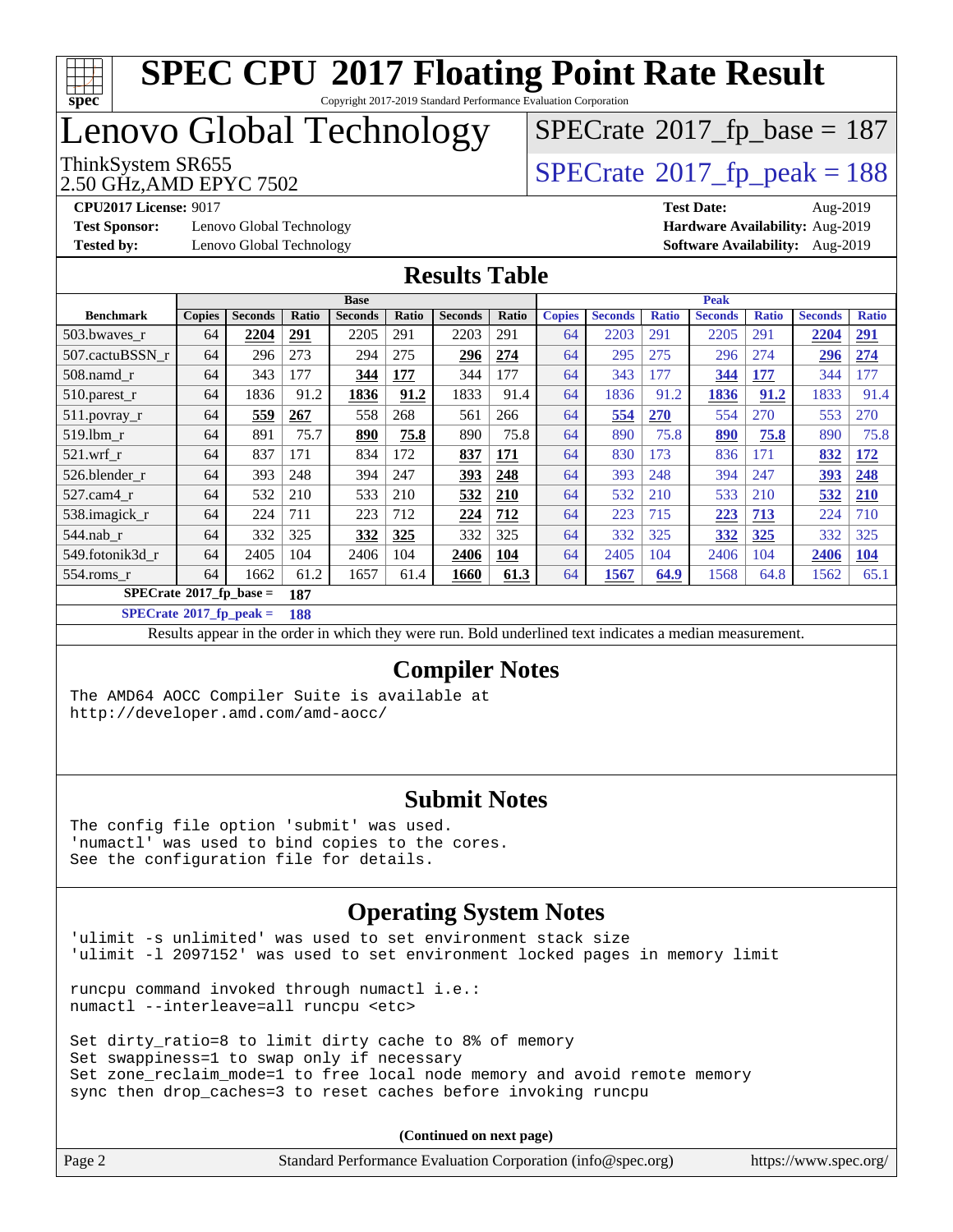

Copyright 2017-2019 Standard Performance Evaluation Corporation

# Lenovo Global Technology

 $SPECTate$ <sup>®</sup>[2017\\_fp\\_base =](http://www.spec.org/auto/cpu2017/Docs/result-fields.html#SPECrate2017fpbase) 187

2.50 GHz,AMD EPYC 7502

ThinkSystem SR655<br>2.50 GHz AMD EPYC 7502

**[Test Sponsor:](http://www.spec.org/auto/cpu2017/Docs/result-fields.html#TestSponsor)** Lenovo Global Technology **[Hardware Availability:](http://www.spec.org/auto/cpu2017/Docs/result-fields.html#HardwareAvailability)** Aug-2019 **[Tested by:](http://www.spec.org/auto/cpu2017/Docs/result-fields.html#Testedby)** Lenovo Global Technology **[Software Availability:](http://www.spec.org/auto/cpu2017/Docs/result-fields.html#SoftwareAvailability)** Aug-2019

**[CPU2017 License:](http://www.spec.org/auto/cpu2017/Docs/result-fields.html#CPU2017License)** 9017 **[Test Date:](http://www.spec.org/auto/cpu2017/Docs/result-fields.html#TestDate)** Aug-2019

### **[Operating System Notes \(Continued\)](http://www.spec.org/auto/cpu2017/Docs/result-fields.html#OperatingSystemNotes)**

dirty\_ratio, swappiness, zone\_reclaim\_mode and drop\_caches were all set using privileged echo (e.g. echo 1 > /proc/sys/vm/swappiness).

Transparent huge pages set to 'always' for this run (OS default)

### **[General Notes](http://www.spec.org/auto/cpu2017/Docs/result-fields.html#GeneralNotes)**

Environment variables set by runcpu before the start of the run: LD LIBRARY PATH = "/home/cpu2017-1.0.5-amd-rome-aocc200/amd rate aocc200 rome A lib/64" LD\_LIBRARY\_PATH = "\$LD\_LIBRARY\_PATH:/home/cpu2017-1.0.5-amd-rome-aocc200/amd\_rate\_aocc200\_rome\_A\_lib/32" MALLOC\_CONF = "retain:true" Binaries were compiled on a system with 2p AMD EPYC 7601 CPU + 512GB Memory using Fedora 26

NA: The test sponsor attests, as of date of publication, that CVE-2017-5754 (Meltdown) is mitigated in the system as tested and documented. Yes: The test sponsor attests, as of date of publication, that CVE-2017-5753 (Spectre variant 1) is mitigated in the system as tested and documented. Yes: The test sponsor attests, as of date of publication, that CVE-2017-5715 (Spectre variant 2) is mitigated in the system as tested and documented. Yes: The test sponsor attests, as of date of publication, that CVE-2018-3640 (Spectre variant 3a) is mitigated in the system as tested and documented. Yes: The test sponsor attests, as of date of publication, that CVE-2018-3639 (Spectre variant 4) is mitigated in the system as tested and documented. jemalloc: configured and built with GCC v9.1.0 in Ubuntu 19.04 with -O3 -znver2 -flto jemalloc 5.2.0 is available here: <https://github.com/jemalloc/jemalloc/releases/download/5.2.0/jemalloc-5.2.0.tar.bz2>

### **[Platform Notes](http://www.spec.org/auto/cpu2017/Docs/result-fields.html#PlatformNotes)**

 BIOS settings: Operating Mode set to Maximum Performance NUMA nodes per socket set to NPS4 Sysinfo program /home/cpu2017-1.0.5-amd-rome-aocc200/bin/sysinfo Rev: r5974 of 2018-05-19 9bcde8f2999c33d61f64985e45859ea9 running on linux-01om Mon Aug 19 17:02:23 2019 SUT (System Under Test) info as seen by some common utilities.

 For more information on this section, see <https://www.spec.org/cpu2017/Docs/config.html#sysinfo>

 From /proc/cpuinfo model name : AMD EPYC 7502 32-Core Processor 1 "physical id"s (chips) 64 "processors" cores, siblings (Caution: counting these is hw and system dependent. The following

**(Continued on next page)**

| Page 3 | Standard Performance Evaluation Corporation (info@spec.org) | https://www.spec.org/ |
|--------|-------------------------------------------------------------|-----------------------|
|        |                                                             |                       |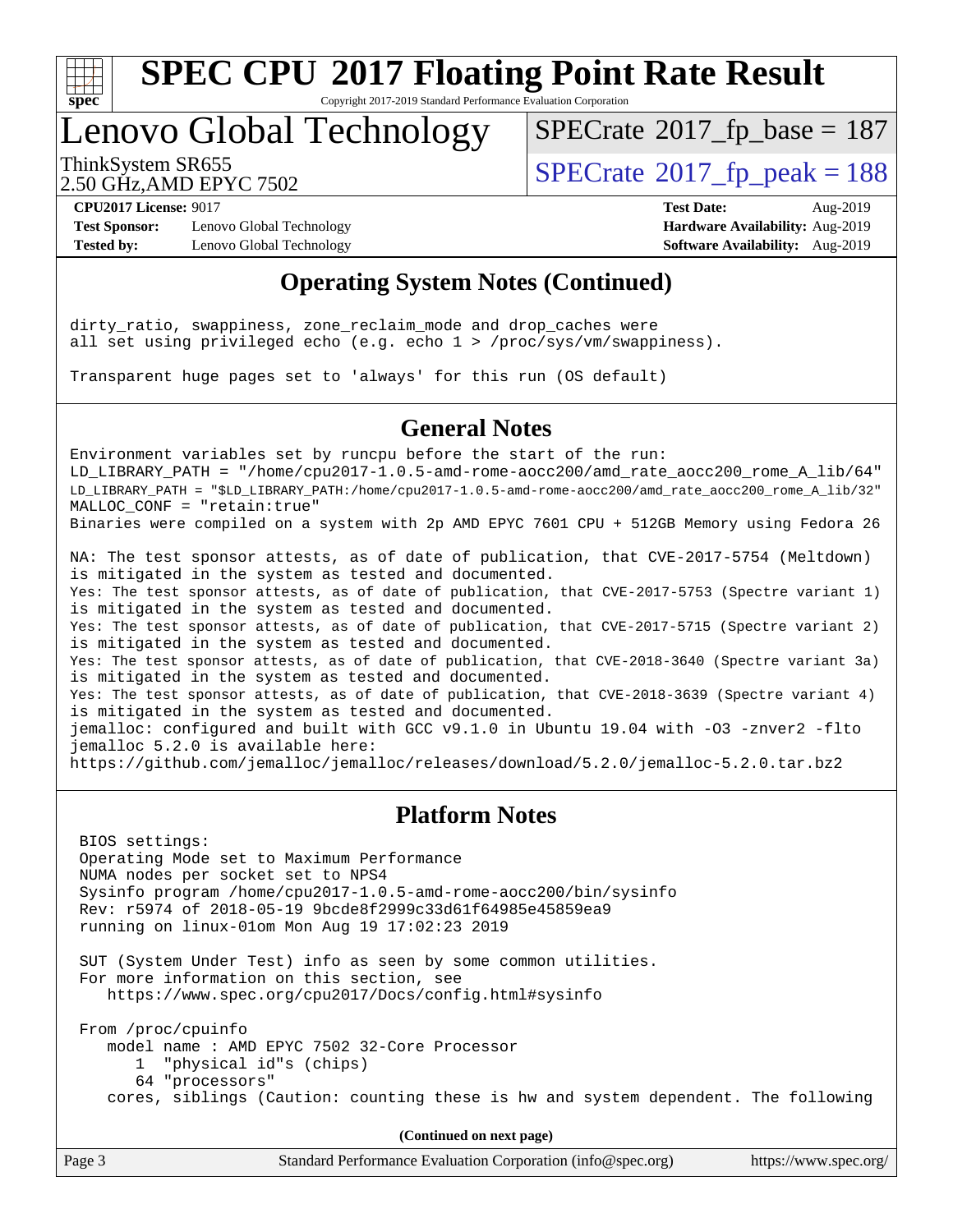

Copyright 2017-2019 Standard Performance Evaluation Corporation

Lenovo Global Technology

 $SPECTate$ <sup>®</sup>[2017\\_fp\\_base =](http://www.spec.org/auto/cpu2017/Docs/result-fields.html#SPECrate2017fpbase) 187

2.50 GHz,AMD EPYC 7502

ThinkSystem SR655<br>2.50 GHz AMD EPYC 7502

**[CPU2017 License:](http://www.spec.org/auto/cpu2017/Docs/result-fields.html#CPU2017License)** 9017 **[Test Date:](http://www.spec.org/auto/cpu2017/Docs/result-fields.html#TestDate)** Aug-2019

**[Test Sponsor:](http://www.spec.org/auto/cpu2017/Docs/result-fields.html#TestSponsor)** Lenovo Global Technology **[Hardware Availability:](http://www.spec.org/auto/cpu2017/Docs/result-fields.html#HardwareAvailability)** Aug-2019 **[Tested by:](http://www.spec.org/auto/cpu2017/Docs/result-fields.html#Testedby)** Lenovo Global Technology **[Software Availability:](http://www.spec.org/auto/cpu2017/Docs/result-fields.html#SoftwareAvailability)** Aug-2019

#### **[Platform Notes \(Continued\)](http://www.spec.org/auto/cpu2017/Docs/result-fields.html#PlatformNotes)**

 excerpts from /proc/cpuinfo might not be reliable. Use with caution.) cpu cores : 32 siblings : 64 physical 0: cores 0 1 2 3 4 5 6 7 8 9 10 11 12 13 14 15 16 17 18 19 20 21 22 23 24 25 26 27 28 29 30 31 From lscpu: Architecture: x86\_64 CPU op-mode(s): 32-bit, 64-bit Byte Order: Little Endian Address sizes: 43 bits physical, 48 bits virtual  $CPU(s):$  64 On-line CPU(s) list: 0-63 Thread(s) per core: 2 Core(s) per socket: 32 Socket(s): 1 NUMA node(s): 4 Vendor ID: AuthenticAMD CPU family: 23 Model: 49 Model name: AMD EPYC 7502 32-Core Processor Stepping: 0 CPU MHz: 2500.000 CPU max MHz: 2500.0000 CPU min MHz: 1500.0000 BogoMIPS: 4990.78 Virtualization: AMD-V L1d cache: 32K L1i cache: 32K L2 cache: 512K<br>
L3 cache: 512K  $L3$  cache: NUMA node0 CPU(s): 0-7,32-39 NUMA node1 CPU(s): 8-15,40-47 NUMA node2 CPU(s): 16-23,48-55 NUMA node3 CPU(s): 24-31,56-63 Flags: fpu vme de pse tsc msr pae mce cx8 apic sep mtrr pge mca cmov pat pse36 clflush mmx fxsr sse sse2 ht syscall nx mmxext fxsr\_opt pdpe1gb rdtscp lm constant\_tsc rep\_good nopl xtopology nonstop\_tsc cpuid extd\_apicid aperfmperf pni pclmulqdq monitor ssse3 fma cx16 sse4\_1 sse4\_2 movbe popcnt aes xsave avx f16c rdrand lahf\_lm cmp\_legacy svm extapic cr8\_legacy abm sse4a misalignsse 3dnowprefetch osvw ibs skinit wdt tce topoext perfctr\_core perfctr\_nb bpext perfctr\_l2 mwaitx cpb cat\_l3 cdp\_l3 hw\_pstate sme ssbd sev ibrs ibpb stibp vmmcall fsgsbase bmi1 avx2 smep bmi2 cqm rdt\_a rdseed adx smap clflushopt clwb sha\_ni xsaveopt xsavec xgetbv1 xsaves cqm\_llc cqm\_occup\_llc cqm\_mbm\_total cqm\_mbm\_local clzero irperf xsaveerptr arat npt lbrv svm\_lock nrip\_save tsc\_scale vmcb\_clean flushbyasid decodeassists pausefilter pfthreshold avic v\_vmsave\_vmload vgif umip rdpid overflow\_recov succor smca **(Continued on next page)**

Page 4 Standard Performance Evaluation Corporation [\(info@spec.org\)](mailto:info@spec.org) <https://www.spec.org/>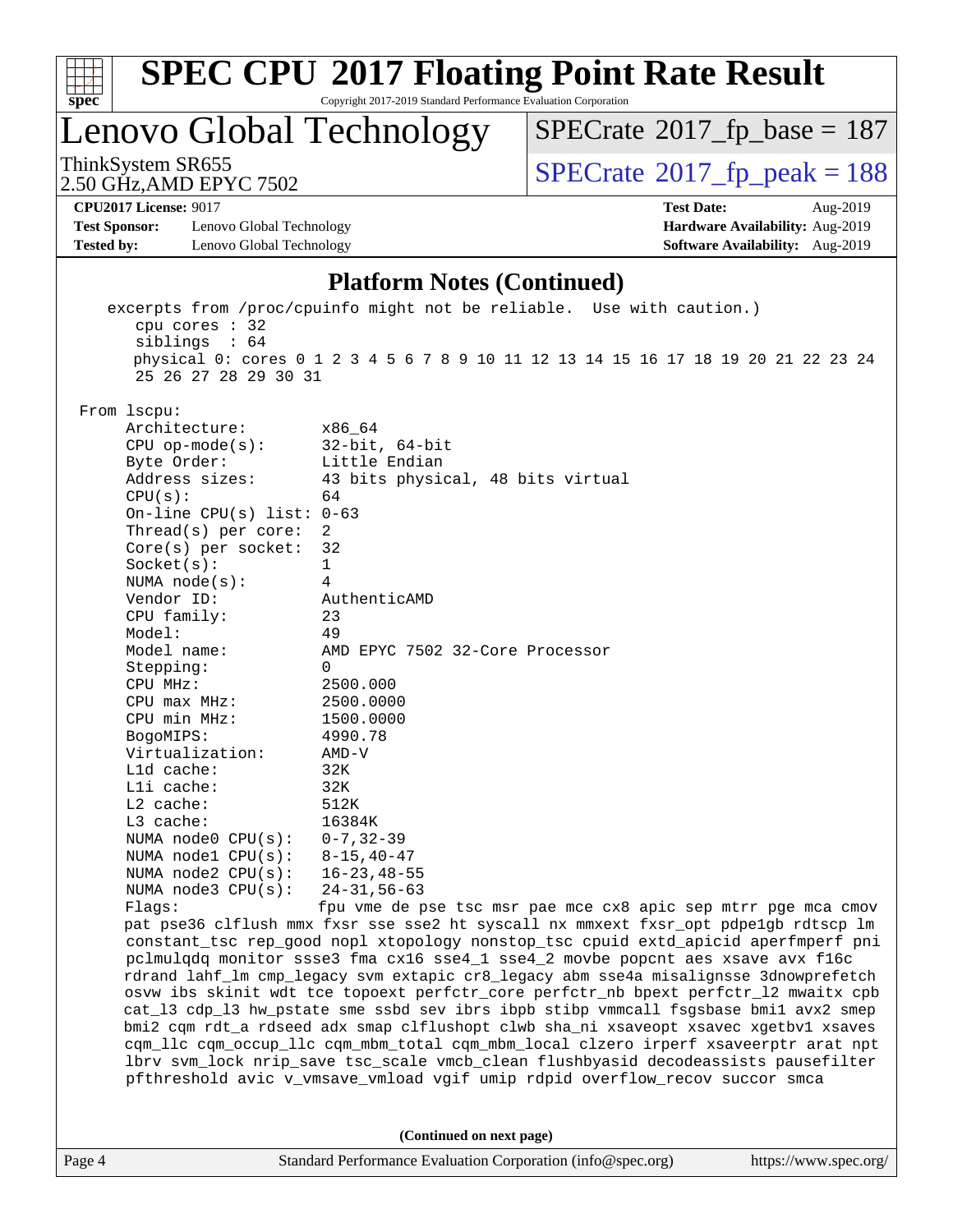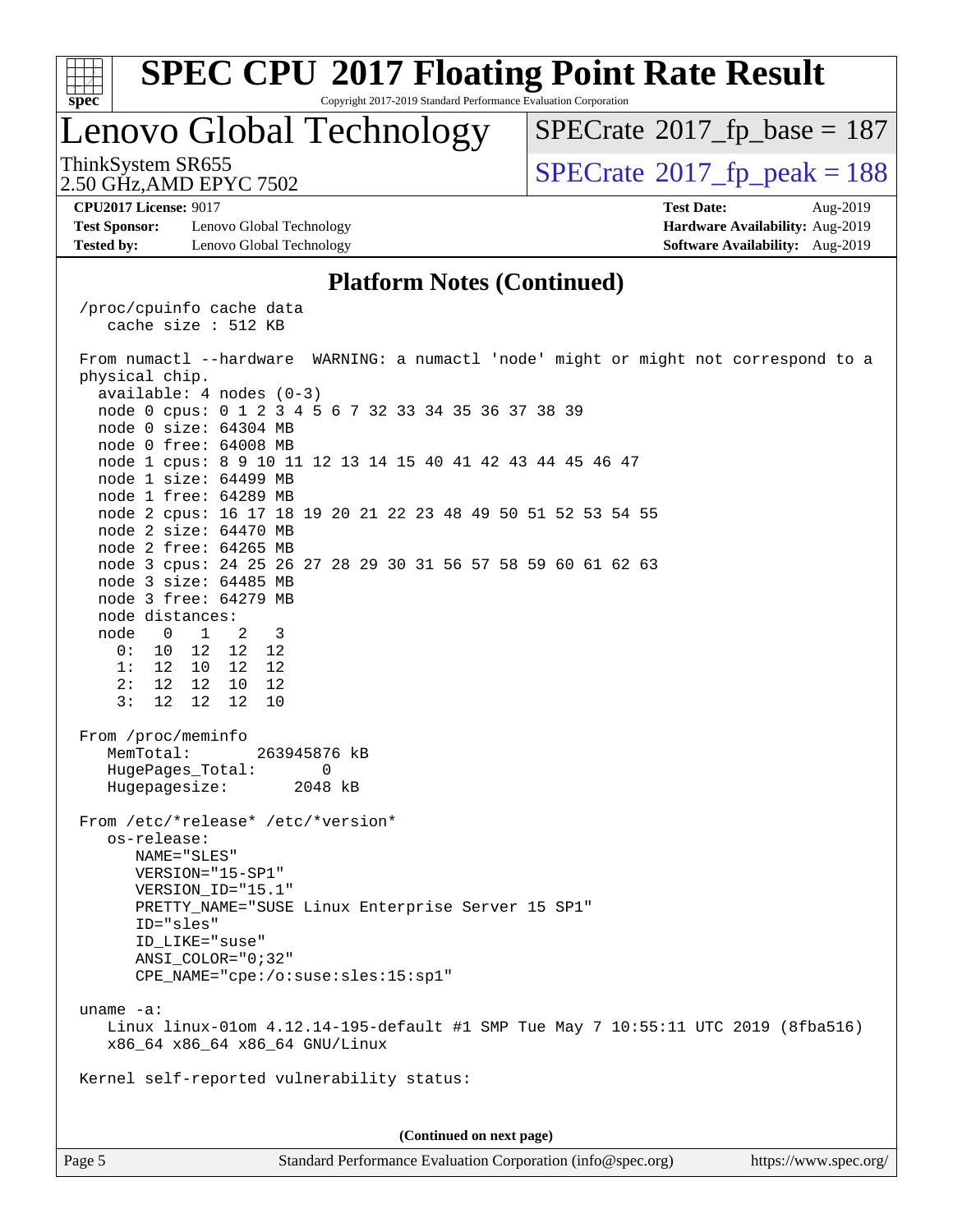

Copyright 2017-2019 Standard Performance Evaluation Corporation

Lenovo Global Technology

ThinkSystem SR655<br>2.50 GHz AMD EPYC 7502  $SPECTate$ <sup>®</sup>[2017\\_fp\\_base =](http://www.spec.org/auto/cpu2017/Docs/result-fields.html#SPECrate2017fpbase) 187

2.50 GHz,AMD EPYC 7502

**[Test Sponsor:](http://www.spec.org/auto/cpu2017/Docs/result-fields.html#TestSponsor)** Lenovo Global Technology **[Hardware Availability:](http://www.spec.org/auto/cpu2017/Docs/result-fields.html#HardwareAvailability)** Aug-2019 **[Tested by:](http://www.spec.org/auto/cpu2017/Docs/result-fields.html#Testedby)** Lenovo Global Technology **[Software Availability:](http://www.spec.org/auto/cpu2017/Docs/result-fields.html#SoftwareAvailability)** Aug-2019

**[CPU2017 License:](http://www.spec.org/auto/cpu2017/Docs/result-fields.html#CPU2017License)** 9017 **[Test Date:](http://www.spec.org/auto/cpu2017/Docs/result-fields.html#TestDate)** Aug-2019

#### **[Platform Notes \(Continued\)](http://www.spec.org/auto/cpu2017/Docs/result-fields.html#PlatformNotes)**

Page 6 Standard Performance Evaluation Corporation [\(info@spec.org\)](mailto:info@spec.org) <https://www.spec.org/> CVE-2017-5754 (Meltdown): Not affected CVE-2017-5753 (Spectre variant 1): Mitigation: \_\_user pointer sanitization CVE-2017-5715 (Spectre variant 2): Mitigation: Full AMD retpoline, IBPB: conditional, IBRS\_FW, STIBP: conditional, RSB filling run-level 3 Aug 19 08:26 SPEC is set to: /home/cpu2017-1.0.5-amd-rome-aocc200 Filesystem Type Size Used Avail Use% Mounted on /dev/sda2 xfs 893G 35G 859G 4% / Additional information from dmidecode follows. WARNING: Use caution when you interpret this section. The 'dmidecode' program reads system data which is "intended to allow hardware to be accurately determined", but the intent may not be met, as there are frequent changes to hardware, firmware, and the "DMTF SMBIOS" standard. BIOS Lenovo CFE103G 08/01/2019 Memory: 8x Samsung M393A4K40DB2-CWE 32 kB 2 rank 3200 8x Unknown Unknown (End of data from sysinfo program) **[Compiler Version Notes](http://www.spec.org/auto/cpu2017/Docs/result-fields.html#CompilerVersionNotes)** ============================================================================== C | 519.lbm\_r(base, peak) 538.imagick\_r(base, peak) | 544.nab\_r(base, peak) ------------------------------------------------------------------------------ AOCC.LLVM.2.0.0.B179.2019\_06\_12 clang version 8.0.0 (CLANG: Jenkins AOCC\_2\_0\_0-Build#179) (based on LLVM AOCC.LLVM.2.0.0.B179.2019\_06\_12) Target: x86\_64-unknown-linux-gnu Thread model: posix InstalledDir: /opt/AMD/aocc-compiler-2.0.0/bin ------------------------------------------------------------------------------ ============================================================================== C++ | 508.namd\_r(base, peak) 510.parest\_r(base, peak) ------------------------------------------------------------------------------ AOCC.LLVM.2.0.0.B179.2019\_06\_12 clang version 8.0.0 (CLANG: Jenkins AOCC\_2\_0\_0-Build#179) (based on LLVM AOCC.LLVM.2.0.0.B179.2019\_06\_12) Target: x86\_64-unknown-linux-gnu Thread model: posix InstalledDir: /opt/AMD/aocc-compiler-2.0.0/bin ------------------------------------------------------------------------------ ============================================================================== **(Continued on next page)**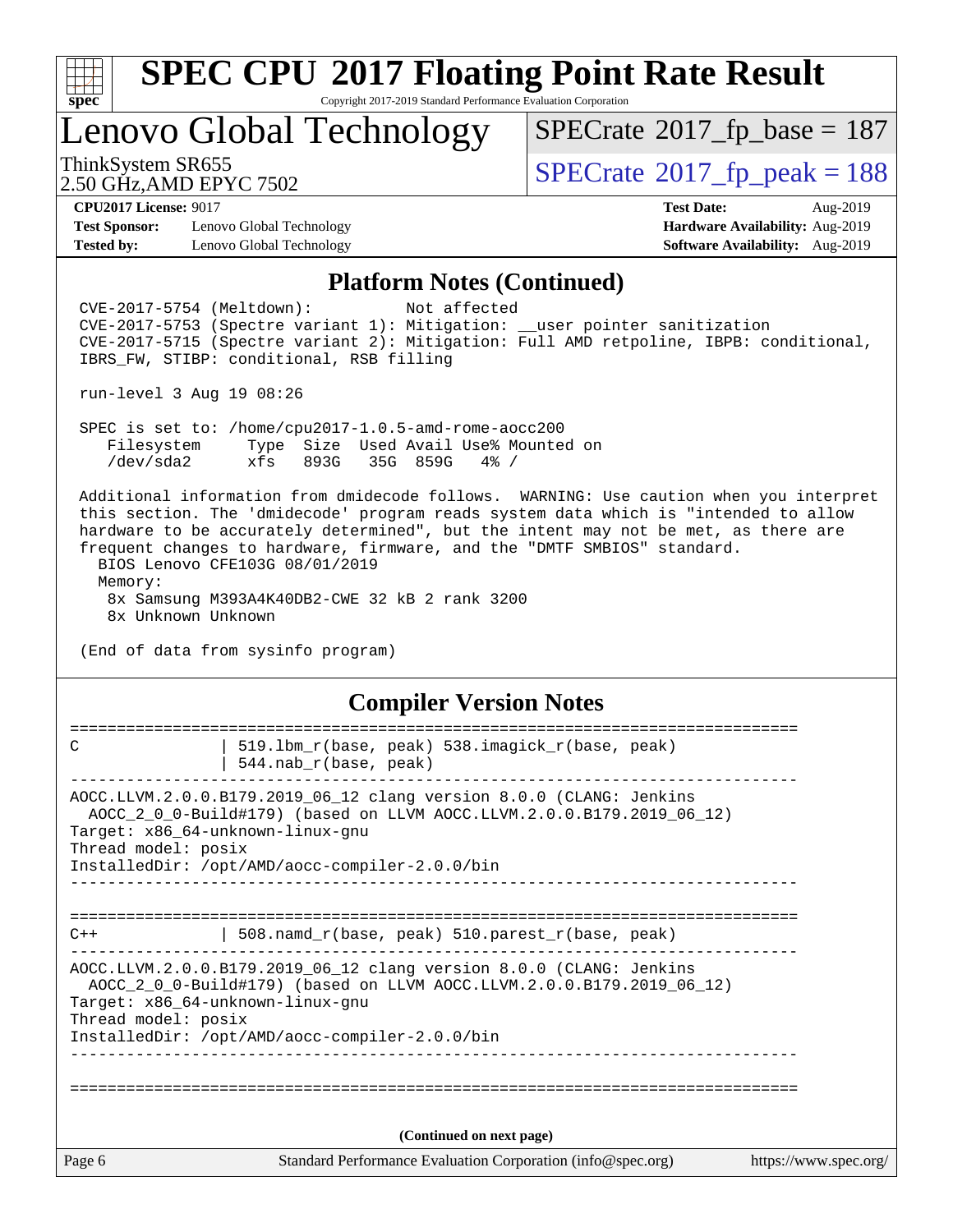

Copyright 2017-2019 Standard Performance Evaluation Corporation

Lenovo Global Technology

 $SPECrate$ <sup>®</sup>[2017\\_fp\\_base =](http://www.spec.org/auto/cpu2017/Docs/result-fields.html#SPECrate2017fpbase) 187

2.50 GHz,AMD EPYC 7502

ThinkSystem SR655<br>2.50 GHz. AMD EPYC 7502

**[Test Sponsor:](http://www.spec.org/auto/cpu2017/Docs/result-fields.html#TestSponsor)** Lenovo Global Technology **[Hardware Availability:](http://www.spec.org/auto/cpu2017/Docs/result-fields.html#HardwareAvailability)** Aug-2019 **[Tested by:](http://www.spec.org/auto/cpu2017/Docs/result-fields.html#Testedby)** Lenovo Global Technology **[Software Availability:](http://www.spec.org/auto/cpu2017/Docs/result-fields.html#SoftwareAvailability)** Aug-2019

**[CPU2017 License:](http://www.spec.org/auto/cpu2017/Docs/result-fields.html#CPU2017License)** 9017 **[Test Date:](http://www.spec.org/auto/cpu2017/Docs/result-fields.html#TestDate)** Aug-2019

## **[Compiler Version Notes \(Continued\)](http://www.spec.org/auto/cpu2017/Docs/result-fields.html#CompilerVersionNotes)**

| $C++$ , $C$                                                                                                                                                                                                                                                                                                                         | 511.povray_r(base, peak) 526.blender_r(base, peak)                                                                                                                                                                                                                                                                                                                                                                                                                              |                       |
|-------------------------------------------------------------------------------------------------------------------------------------------------------------------------------------------------------------------------------------------------------------------------------------------------------------------------------------|---------------------------------------------------------------------------------------------------------------------------------------------------------------------------------------------------------------------------------------------------------------------------------------------------------------------------------------------------------------------------------------------------------------------------------------------------------------------------------|-----------------------|
| Target: x86_64-unknown-linux-gnu<br>Thread model: posix<br>InstalledDir: /opt/AMD/aocc-compiler-2.0.0/bin<br>Target: x86_64-unknown-linux-gnu<br>Thread model: posix<br>InstalledDir: /opt/AMD/aocc-compiler-2.0.0/bin                                                                                                              | AOCC.LLVM.2.0.0.B179.2019_06_12 clang version 8.0.0 (CLANG: Jenkins<br>AOCC_2_0_0-Build#179) (based on LLVM AOCC.LLVM.2.0.0.B179.2019_06_12)<br>AOCC.LLVM.2.0.0.B179.2019_06_12 clang version 8.0.0 (CLANG: Jenkins<br>AOCC_2_0_0-Build#179) (based on LLVM AOCC.LLVM.2.0.0.B179.2019_06_12)                                                                                                                                                                                    |                       |
| $C++$ , C, Fortran   507.cactuBSSN_r(base, peak)                                                                                                                                                                                                                                                                                    |                                                                                                                                                                                                                                                                                                                                                                                                                                                                                 |                       |
| Target: x86_64-unknown-linux-gnu<br>Thread model: posix<br>InstalledDir: /opt/AMD/aocc-compiler-2.0.0/bin<br>Target: x86_64-unknown-linux-gnu<br>Thread model: posix<br>InstalledDir: /opt/AMD/aocc-compiler-2.0.0/bin<br>Target: x86_64-unknown-linux-gnu<br>Thread model: posix<br>InstalledDir: /opt/AMD/aocc-compiler-2.0.0/bin | AOCC.LLVM.2.0.0.B179.2019_06_12 clang version 8.0.0 (CLANG: Jenkins<br>AOCC 2 0 0-Build#179) (based on LLVM AOCC.LLVM.2.0.0.B179.2019 06 12)<br>AOCC.LLVM.2.0.0.B179.2019_06_12 clang version 8.0.0 (CLANG: Jenkins<br>AOCC 2 0 0-Build#179) (based on LLVM AOCC.LLVM.2.0.0.B179.2019 06 12)<br>AOCC.LLVM.2.0.0.B179.2019_06_12 clang version 8.0.0 (CLANG: Jenkins<br>AOCC_2_0_0-Build#179) (based on LLVM AOCC.LLVM.2.0.0.B179.2019_06_12)<br>------------------------------- |                       |
| Fortran                                                                                                                                                                                                                                                                                                                             | 503.bwaves_r(base, peak) 549.fotonik3d_r(base, peak)<br>554.roms_r(base, peak)                                                                                                                                                                                                                                                                                                                                                                                                  |                       |
| Target: x86_64-unknown-linux-gnu<br>Thread model: posix<br>InstalledDir: /opt/AMD/aocc-compiler-2.0.0/bin                                                                                                                                                                                                                           | AOCC.LLVM.2.0.0.B179.2019_06_12 clang version 8.0.0 (CLANG: Jenkins<br>AOCC_2_0_0-Build#179) (based on LLVM AOCC.LLVM.2.0.0.B179.2019_06_12)                                                                                                                                                                                                                                                                                                                                    |                       |
| Fortran, C                                                                                                                                                                                                                                                                                                                          | 521.wrf_r(base, peak) 527.cam4_r(base, peak)                                                                                                                                                                                                                                                                                                                                                                                                                                    |                       |
|                                                                                                                                                                                                                                                                                                                                     | (Continued on next page)                                                                                                                                                                                                                                                                                                                                                                                                                                                        |                       |
| Page 7                                                                                                                                                                                                                                                                                                                              | Standard Performance Evaluation Corporation (info@spec.org)                                                                                                                                                                                                                                                                                                                                                                                                                     | https://www.spec.org/ |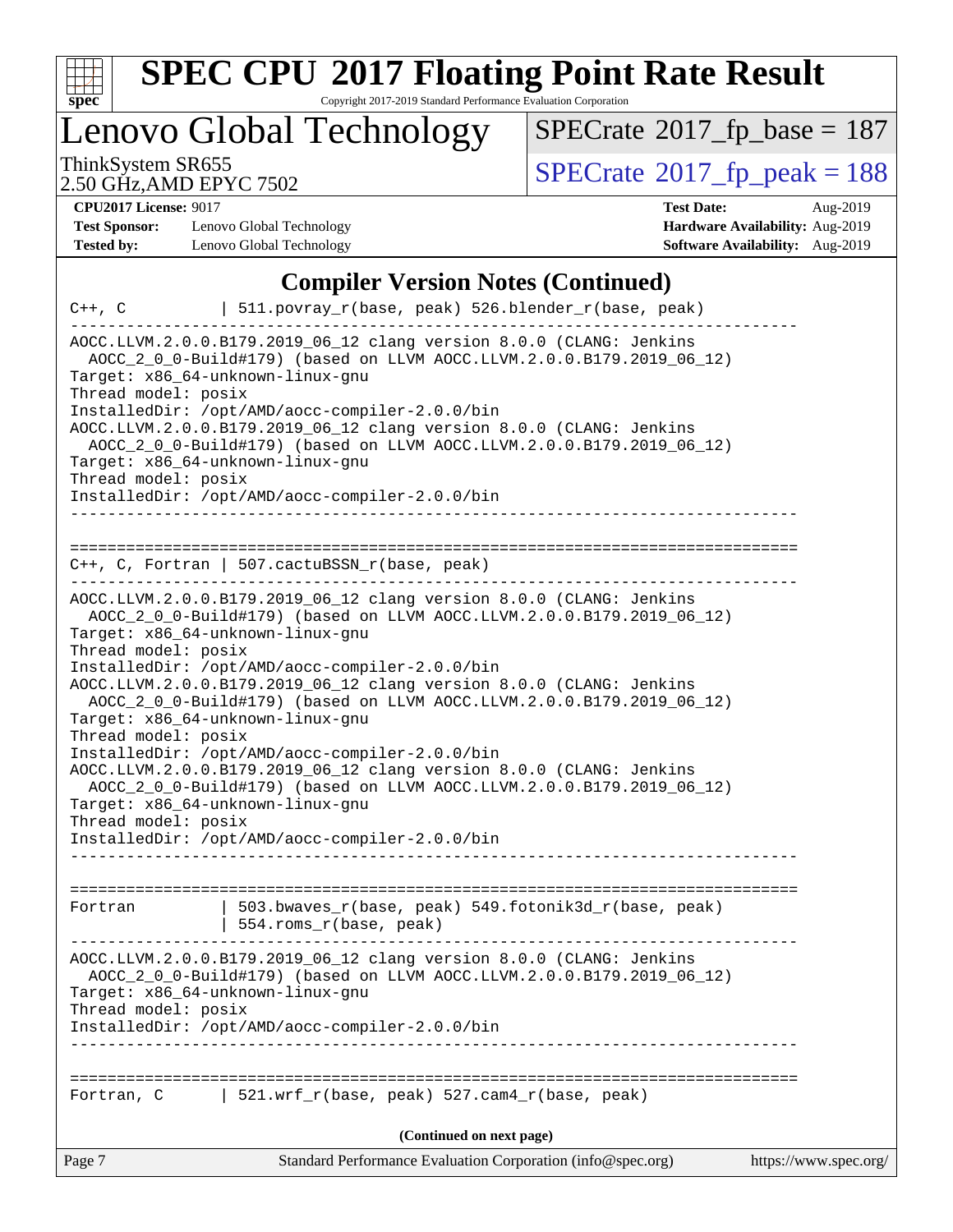

Copyright 2017-2019 Standard Performance Evaluation Corporation

## Lenovo Global Technology

 $SPECrate$ <sup>®</sup>[2017\\_fp\\_base =](http://www.spec.org/auto/cpu2017/Docs/result-fields.html#SPECrate2017fpbase) 187

2.50 GHz,AMD EPYC 7502

ThinkSystem SR655<br>2.50 GHz AMD FPYC 7502

**[Test Sponsor:](http://www.spec.org/auto/cpu2017/Docs/result-fields.html#TestSponsor)** Lenovo Global Technology **[Hardware Availability:](http://www.spec.org/auto/cpu2017/Docs/result-fields.html#HardwareAvailability)** Aug-2019 **[Tested by:](http://www.spec.org/auto/cpu2017/Docs/result-fields.html#Testedby)** Lenovo Global Technology **[Software Availability:](http://www.spec.org/auto/cpu2017/Docs/result-fields.html#SoftwareAvailability)** Aug-2019

**[CPU2017 License:](http://www.spec.org/auto/cpu2017/Docs/result-fields.html#CPU2017License)** 9017 **[Test Date:](http://www.spec.org/auto/cpu2017/Docs/result-fields.html#TestDate)** Aug-2019

## **[Compiler Version Notes \(Continued\)](http://www.spec.org/auto/cpu2017/Docs/result-fields.html#CompilerVersionNotes)**

------------------------------------------------------------------------------ AOCC.LLVM.2.0.0.B179.2019\_06\_12 clang version 8.0.0 (CLANG: Jenkins AOCC\_2\_0\_0-Build#179) (based on LLVM AOCC.LLVM.2.0.0.B179.2019\_06\_12) Target: x86\_64-unknown-linux-gnu Thread model: posix InstalledDir: /opt/AMD/aocc-compiler-2.0.0/bin AOCC.LLVM.2.0.0.B179.2019\_06\_12 clang version 8.0.0 (CLANG: Jenkins AOCC\_2\_0\_0-Build#179) (based on LLVM AOCC.LLVM.2.0.0.B179.2019\_06\_12) Target: x86\_64-unknown-linux-gnu Thread model: posix InstalledDir: /opt/AMD/aocc-compiler-2.0.0/bin ------------------------------------------------------------------------------

## **[Base Compiler Invocation](http://www.spec.org/auto/cpu2017/Docs/result-fields.html#BaseCompilerInvocation)**

[C benchmarks](http://www.spec.org/auto/cpu2017/Docs/result-fields.html#Cbenchmarks): [clang](http://www.spec.org/cpu2017/results/res2019q3/cpu2017-20190902-17392.flags.html#user_CCbase_clang-c)

[C++ benchmarks:](http://www.spec.org/auto/cpu2017/Docs/result-fields.html#CXXbenchmarks) [clang++](http://www.spec.org/cpu2017/results/res2019q3/cpu2017-20190902-17392.flags.html#user_CXXbase_clang-cpp)

[Fortran benchmarks](http://www.spec.org/auto/cpu2017/Docs/result-fields.html#Fortranbenchmarks): [flang](http://www.spec.org/cpu2017/results/res2019q3/cpu2017-20190902-17392.flags.html#user_FCbase_flang)

[Benchmarks using both Fortran and C](http://www.spec.org/auto/cpu2017/Docs/result-fields.html#BenchmarksusingbothFortranandC): [flang](http://www.spec.org/cpu2017/results/res2019q3/cpu2017-20190902-17392.flags.html#user_CC_FCbase_flang) [clang](http://www.spec.org/cpu2017/results/res2019q3/cpu2017-20190902-17392.flags.html#user_CC_FCbase_clang-c)

[Benchmarks using both C and C++](http://www.spec.org/auto/cpu2017/Docs/result-fields.html#BenchmarksusingbothCandCXX): [clang++](http://www.spec.org/cpu2017/results/res2019q3/cpu2017-20190902-17392.flags.html#user_CC_CXXbase_clang-cpp) [clang](http://www.spec.org/cpu2017/results/res2019q3/cpu2017-20190902-17392.flags.html#user_CC_CXXbase_clang-c)

[Benchmarks using Fortran, C, and C++:](http://www.spec.org/auto/cpu2017/Docs/result-fields.html#BenchmarksusingFortranCandCXX) [clang++](http://www.spec.org/cpu2017/results/res2019q3/cpu2017-20190902-17392.flags.html#user_CC_CXX_FCbase_clang-cpp) [clang](http://www.spec.org/cpu2017/results/res2019q3/cpu2017-20190902-17392.flags.html#user_CC_CXX_FCbase_clang-c) [flang](http://www.spec.org/cpu2017/results/res2019q3/cpu2017-20190902-17392.flags.html#user_CC_CXX_FCbase_flang)

## **[Base Portability Flags](http://www.spec.org/auto/cpu2017/Docs/result-fields.html#BasePortabilityFlags)**

 503.bwaves\_r: [-DSPEC\\_LP64](http://www.spec.org/cpu2017/results/res2019q3/cpu2017-20190902-17392.flags.html#suite_baseEXTRA_PORTABILITY503_bwaves_r_DSPEC_LP64) 507.cactuBSSN\_r: [-DSPEC\\_LP64](http://www.spec.org/cpu2017/results/res2019q3/cpu2017-20190902-17392.flags.html#suite_baseEXTRA_PORTABILITY507_cactuBSSN_r_DSPEC_LP64) 508.namd\_r: [-DSPEC\\_LP64](http://www.spec.org/cpu2017/results/res2019q3/cpu2017-20190902-17392.flags.html#suite_baseEXTRA_PORTABILITY508_namd_r_DSPEC_LP64) 510.parest\_r: [-DSPEC\\_LP64](http://www.spec.org/cpu2017/results/res2019q3/cpu2017-20190902-17392.flags.html#suite_baseEXTRA_PORTABILITY510_parest_r_DSPEC_LP64) 511.povray\_r: [-DSPEC\\_LP64](http://www.spec.org/cpu2017/results/res2019q3/cpu2017-20190902-17392.flags.html#suite_baseEXTRA_PORTABILITY511_povray_r_DSPEC_LP64) 519.lbm\_r: [-DSPEC\\_LP64](http://www.spec.org/cpu2017/results/res2019q3/cpu2017-20190902-17392.flags.html#suite_baseEXTRA_PORTABILITY519_lbm_r_DSPEC_LP64) 521.wrf\_r: [-DSPEC\\_CASE\\_FLAG](http://www.spec.org/cpu2017/results/res2019q3/cpu2017-20190902-17392.flags.html#b521.wrf_r_baseCPORTABILITY_DSPEC_CASE_FLAG) [-Mbyteswapio](http://www.spec.org/cpu2017/results/res2019q3/cpu2017-20190902-17392.flags.html#user_baseFPORTABILITY521_wrf_r_F-mbyteswapio_543c39ce38db59bcbc3b888917ef58c313007ae1c27520b689e012995ae261114051d1d5efcb4182d175ce22a6a15532d3a9999882dd2c360e6d853f41da6883) [-DSPEC\\_LP64](http://www.spec.org/cpu2017/results/res2019q3/cpu2017-20190902-17392.flags.html#suite_baseEXTRA_PORTABILITY521_wrf_r_DSPEC_LP64) 526.blender\_r: [-funsigned-char](http://www.spec.org/cpu2017/results/res2019q3/cpu2017-20190902-17392.flags.html#user_baseCPORTABILITY526_blender_r_aocc-unsigned-char) [-D\\_\\_BOOL\\_DEFINED](http://www.spec.org/cpu2017/results/res2019q3/cpu2017-20190902-17392.flags.html#b526.blender_r_baseCXXPORTABILITY_D__BOOL_DEFINED) [-DSPEC\\_LP64](http://www.spec.org/cpu2017/results/res2019q3/cpu2017-20190902-17392.flags.html#suite_baseEXTRA_PORTABILITY526_blender_r_DSPEC_LP64)

**(Continued on next page)**

Page 8 Standard Performance Evaluation Corporation [\(info@spec.org\)](mailto:info@spec.org) <https://www.spec.org/>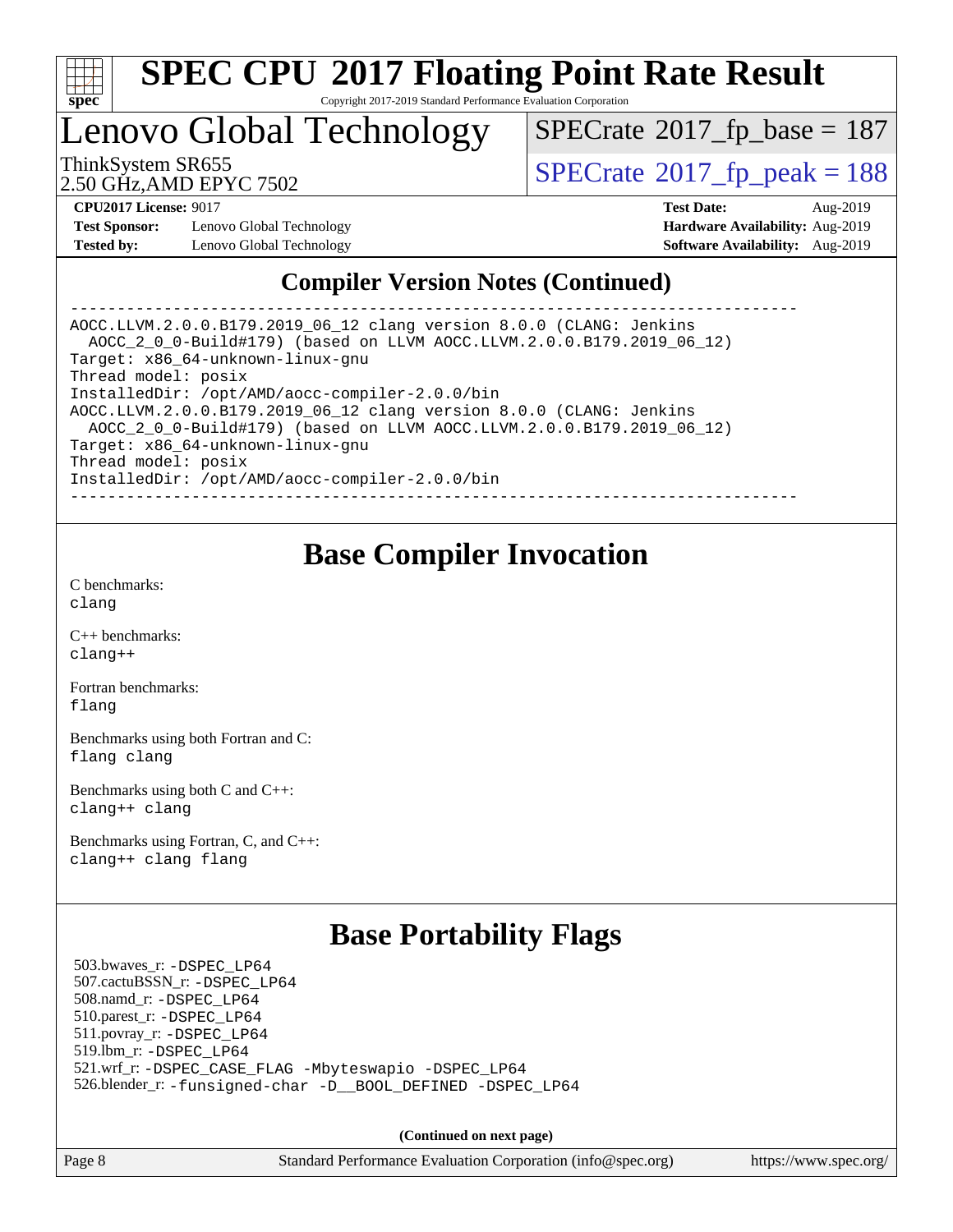

Copyright 2017-2019 Standard Performance Evaluation Corporation

# Lenovo Global Technology

 $SPECrate$ <sup>®</sup>[2017\\_fp\\_base =](http://www.spec.org/auto/cpu2017/Docs/result-fields.html#SPECrate2017fpbase) 187

2.50 GHz,AMD EPYC 7502

ThinkSystem SR655<br>2.50 GHz AMD EPYC 7502

**[Test Sponsor:](http://www.spec.org/auto/cpu2017/Docs/result-fields.html#TestSponsor)** Lenovo Global Technology **[Hardware Availability:](http://www.spec.org/auto/cpu2017/Docs/result-fields.html#HardwareAvailability)** Aug-2019 **[Tested by:](http://www.spec.org/auto/cpu2017/Docs/result-fields.html#Testedby)** Lenovo Global Technology **[Software Availability:](http://www.spec.org/auto/cpu2017/Docs/result-fields.html#SoftwareAvailability)** Aug-2019

**[CPU2017 License:](http://www.spec.org/auto/cpu2017/Docs/result-fields.html#CPU2017License)** 9017 **[Test Date:](http://www.spec.org/auto/cpu2017/Docs/result-fields.html#TestDate)** Aug-2019

## **[Base Portability Flags \(Continued\)](http://www.spec.org/auto/cpu2017/Docs/result-fields.html#BasePortabilityFlags)**

 527.cam4\_r: [-DSPEC\\_CASE\\_FLAG](http://www.spec.org/cpu2017/results/res2019q3/cpu2017-20190902-17392.flags.html#b527.cam4_r_basePORTABILITY_DSPEC_CASE_FLAG) [-DSPEC\\_LP64](http://www.spec.org/cpu2017/results/res2019q3/cpu2017-20190902-17392.flags.html#suite_baseEXTRA_PORTABILITY527_cam4_r_DSPEC_LP64) 538.imagick\_r: [-DSPEC\\_LP64](http://www.spec.org/cpu2017/results/res2019q3/cpu2017-20190902-17392.flags.html#suite_baseEXTRA_PORTABILITY538_imagick_r_DSPEC_LP64) 544.nab\_r: [-DSPEC\\_LP64](http://www.spec.org/cpu2017/results/res2019q3/cpu2017-20190902-17392.flags.html#suite_baseEXTRA_PORTABILITY544_nab_r_DSPEC_LP64) 549.fotonik3d\_r: [-DSPEC\\_LP64](http://www.spec.org/cpu2017/results/res2019q3/cpu2017-20190902-17392.flags.html#suite_baseEXTRA_PORTABILITY549_fotonik3d_r_DSPEC_LP64) 554.roms\_r: [-DSPEC\\_LP64](http://www.spec.org/cpu2017/results/res2019q3/cpu2017-20190902-17392.flags.html#suite_baseEXTRA_PORTABILITY554_roms_r_DSPEC_LP64)

## **[Base Optimization Flags](http://www.spec.org/auto/cpu2017/Docs/result-fields.html#BaseOptimizationFlags)**

#### [C benchmarks](http://www.spec.org/auto/cpu2017/Docs/result-fields.html#Cbenchmarks):

[-flto](http://www.spec.org/cpu2017/results/res2019q3/cpu2017-20190902-17392.flags.html#user_CCbase_aocc-flto) [-Wl,-mllvm -Wl,-function-specialize](http://www.spec.org/cpu2017/results/res2019q3/cpu2017-20190902-17392.flags.html#user_CCbase_F-function-specialize_7e7e661e57922243ee67c9a1251cb8910e607325179a0ce7f2884e09a6f5d4a5ef0ae4f37e8a2a11c95fc48e931f06dc2b6016f14b511fcb441e048bef1b065a) [-Wl,-mllvm -Wl,-region-vectorize](http://www.spec.org/cpu2017/results/res2019q3/cpu2017-20190902-17392.flags.html#user_CCbase_F-region-vectorize_fb6c6b5aa293c88efc6c7c2b52b20755e943585b1fe8658c35afef78727fff56e1a56891413c30e36b8e2a6f9a71126986319243e80eb6110b78b288f533c52b) [-Wl,-mllvm -Wl,-vector-library=LIBMVEC](http://www.spec.org/cpu2017/results/res2019q3/cpu2017-20190902-17392.flags.html#user_CCbase_F-use-vector-library_0a14b27fae317f283640384a31f7bfcc2bd4c1d0b5cfc618a3a430800c9b20217b00f61303eff223a3251b4f06ffbc9739dc5296db9d1fbb9ad24a3939d86d66) [-Wl,-mllvm -Wl,-reduce-array-computations=3](http://www.spec.org/cpu2017/results/res2019q3/cpu2017-20190902-17392.flags.html#user_CCbase_F-reduce-array-computations_b882aefe7a5dda4e33149f6299762b9a720dace3e498e13756f4c04e5a19edf5315c1f3993de2e61ec41e8c206231f84e05da7040e1bb5d69ba27d10a12507e4) [-O3](http://www.spec.org/cpu2017/results/res2019q3/cpu2017-20190902-17392.flags.html#user_CCbase_F-O3) [-ffast-math](http://www.spec.org/cpu2017/results/res2019q3/cpu2017-20190902-17392.flags.html#user_CCbase_aocc-ffast-math) [-march=znver2](http://www.spec.org/cpu2017/results/res2019q3/cpu2017-20190902-17392.flags.html#user_CCbase_aocc-march_3e2e19cff2eeef60c5d90b059483627c9ea47eca6d66670dbd53f9185f6439e27eb5e104cf773e9e8ab18c8842ce63e461a3e948d0214bd567ef3ade411bf467) [-fstruct-layout=3](http://www.spec.org/cpu2017/results/res2019q3/cpu2017-20190902-17392.flags.html#user_CCbase_F-struct-layout) [-mllvm -unroll-threshold=50](http://www.spec.org/cpu2017/results/res2019q3/cpu2017-20190902-17392.flags.html#user_CCbase_F-unroll-threshold_458874500b2c105d6d5cb4d7a611c40e2b16e9e3d26b355fea72d644c3673b4de4b3932662f0ed3dbec75c491a13da2d2ca81180bd779dc531083ef1e1e549dc) [-fremap-arrays](http://www.spec.org/cpu2017/results/res2019q3/cpu2017-20190902-17392.flags.html#user_CCbase_F-fremap-arrays) [-mllvm -function-specialize](http://www.spec.org/cpu2017/results/res2019q3/cpu2017-20190902-17392.flags.html#user_CCbase_F-function-specialize_233b3bdba86027f1b094368157e481c5bc59f40286dc25bfadc1858dcd5745c24fd30d5f188710db7fea399bcc9f44a80b3ce3aacc70a8870250c3ae5e1f35b8) [-mllvm -enable-gvn-hoist](http://www.spec.org/cpu2017/results/res2019q3/cpu2017-20190902-17392.flags.html#user_CCbase_F-enable-gvn-hoist_e5856354646dd6ca1333a0ad99b817e4cf8932b91b82809fd8fd47ceff7b22a89eba5c98fd3e3fa5200368fd772cec3dd56abc3c8f7b655a71b9f9848dddedd5) [-mllvm -reduce-array-computations=3](http://www.spec.org/cpu2017/results/res2019q3/cpu2017-20190902-17392.flags.html#user_CCbase_F-reduce-array-computations_aceadb8604558b566e0e3a0d7a3c1533923dd1fa0889614e16288028922629a28d5695c24d3b3be4306b1e311c54317dfffe3a2e57fbcaabc737a1798de39145) [-mllvm -global-vectorize-slp](http://www.spec.org/cpu2017/results/res2019q3/cpu2017-20190902-17392.flags.html#user_CCbase_F-global-vectorize-slp_a3935e8627af4ced727033b1ffd4db27f4d541a363d28d82bf4c2925fb3a0fd4115d6e42d13a2829f9e024d6608eb67a85cb49770f2da5c5ac8dbc737afad603) [-mllvm -vector-library=LIBMVEC](http://www.spec.org/cpu2017/results/res2019q3/cpu2017-20190902-17392.flags.html#user_CCbase_F-use-vector-library_e584e20b4f7ec96aa109254b65d8e01d864f3d68580371b9d93ed7c338191d4cfce20c3c864632264effc6bbe4c7c38153d02096a342ee92501c4a53204a7871) [-mllvm -inline-threshold=1000](http://www.spec.org/cpu2017/results/res2019q3/cpu2017-20190902-17392.flags.html#user_CCbase_dragonegg-llvm-inline-threshold_b7832241b0a6397e4ecdbaf0eb7defdc10f885c2a282fa3240fdc99844d543fda39cf8a4a9dccf68cf19b5438ac3b455264f478df15da0f4988afa40d8243bab) [-flv-function-specialization](http://www.spec.org/cpu2017/results/res2019q3/cpu2017-20190902-17392.flags.html#user_CCbase_F-flv-function-specialization) [-z muldefs](http://www.spec.org/cpu2017/results/res2019q3/cpu2017-20190902-17392.flags.html#user_CCbase_aocc-muldefs) [-lmvec](http://www.spec.org/cpu2017/results/res2019q3/cpu2017-20190902-17392.flags.html#user_CCbase_F-lmvec) [-lamdlibm](http://www.spec.org/cpu2017/results/res2019q3/cpu2017-20190902-17392.flags.html#user_CCbase_F-lamdlibm) [-ljemalloc](http://www.spec.org/cpu2017/results/res2019q3/cpu2017-20190902-17392.flags.html#user_CCbase_jemalloc-lib) [-lflang](http://www.spec.org/cpu2017/results/res2019q3/cpu2017-20190902-17392.flags.html#user_CCbase_F-lflang)

#### [C++ benchmarks:](http://www.spec.org/auto/cpu2017/Docs/result-fields.html#CXXbenchmarks)

[-std=c++98](http://www.spec.org/cpu2017/results/res2019q3/cpu2017-20190902-17392.flags.html#user_CXXbase_std-cpp) [-flto](http://www.spec.org/cpu2017/results/res2019q3/cpu2017-20190902-17392.flags.html#user_CXXbase_aocc-flto) [-Wl,-mllvm -Wl,-function-specialize](http://www.spec.org/cpu2017/results/res2019q3/cpu2017-20190902-17392.flags.html#user_CXXbase_F-function-specialize_7e7e661e57922243ee67c9a1251cb8910e607325179a0ce7f2884e09a6f5d4a5ef0ae4f37e8a2a11c95fc48e931f06dc2b6016f14b511fcb441e048bef1b065a) [-Wl,-mllvm -Wl,-region-vectorize](http://www.spec.org/cpu2017/results/res2019q3/cpu2017-20190902-17392.flags.html#user_CXXbase_F-region-vectorize_fb6c6b5aa293c88efc6c7c2b52b20755e943585b1fe8658c35afef78727fff56e1a56891413c30e36b8e2a6f9a71126986319243e80eb6110b78b288f533c52b) [-Wl,-mllvm -Wl,-vector-library=LIBMVEC](http://www.spec.org/cpu2017/results/res2019q3/cpu2017-20190902-17392.flags.html#user_CXXbase_F-use-vector-library_0a14b27fae317f283640384a31f7bfcc2bd4c1d0b5cfc618a3a430800c9b20217b00f61303eff223a3251b4f06ffbc9739dc5296db9d1fbb9ad24a3939d86d66) [-Wl,-mllvm -Wl,-reduce-array-computations=3](http://www.spec.org/cpu2017/results/res2019q3/cpu2017-20190902-17392.flags.html#user_CXXbase_F-reduce-array-computations_b882aefe7a5dda4e33149f6299762b9a720dace3e498e13756f4c04e5a19edf5315c1f3993de2e61ec41e8c206231f84e05da7040e1bb5d69ba27d10a12507e4) [-Wl,-mllvm -Wl,-suppress-fmas](http://www.spec.org/cpu2017/results/res2019q3/cpu2017-20190902-17392.flags.html#user_CXXbase_F-suppress-fmas_f00f00630e4a059e8af9c161e9bbf420bcf19890a7f99d5933525e66aa4b0bb3ab2339d2b12d97d3a5f5d271e839fe9c109938e91fe06230fb53651590cfa1e8) [-O3](http://www.spec.org/cpu2017/results/res2019q3/cpu2017-20190902-17392.flags.html#user_CXXbase_F-O3) [-ffast-math](http://www.spec.org/cpu2017/results/res2019q3/cpu2017-20190902-17392.flags.html#user_CXXbase_aocc-ffast-math) [-march=znver2](http://www.spec.org/cpu2017/results/res2019q3/cpu2017-20190902-17392.flags.html#user_CXXbase_aocc-march_3e2e19cff2eeef60c5d90b059483627c9ea47eca6d66670dbd53f9185f6439e27eb5e104cf773e9e8ab18c8842ce63e461a3e948d0214bd567ef3ade411bf467) [-mllvm -loop-unswitch-threshold=200000](http://www.spec.org/cpu2017/results/res2019q3/cpu2017-20190902-17392.flags.html#user_CXXbase_F-loop-unswitch-threshold_f9a82ae3270e55b5fbf79d0d96ee93606b73edbbe527d20b18b7bff1a3a146ad50cfc7454c5297978340ae9213029016a7d16221274d672d3f7f42ed25274e1d) [-mllvm -vector-library=LIBMVEC](http://www.spec.org/cpu2017/results/res2019q3/cpu2017-20190902-17392.flags.html#user_CXXbase_F-use-vector-library_e584e20b4f7ec96aa109254b65d8e01d864f3d68580371b9d93ed7c338191d4cfce20c3c864632264effc6bbe4c7c38153d02096a342ee92501c4a53204a7871) [-mllvm -unroll-threshold=100](http://www.spec.org/cpu2017/results/res2019q3/cpu2017-20190902-17392.flags.html#user_CXXbase_F-unroll-threshold_2755d0c78138845d361fa1543e3a063fffa198df9b3edf0cfb856bbc88a81e1769b12ac7a550c5d35197be55360db1a3f95a8d1304df999456cabf5120c45168) [-flv-function-specialization](http://www.spec.org/cpu2017/results/res2019q3/cpu2017-20190902-17392.flags.html#user_CXXbase_F-flv-function-specialization) [-mllvm -enable-partial-unswitch](http://www.spec.org/cpu2017/results/res2019q3/cpu2017-20190902-17392.flags.html#user_CXXbase_F-enable-partial-unswitch_6e1c33f981d77963b1eaf834973128a7f33ce3f8e27f54689656697a35e89dcc875281e0e6283d043e32f367dcb605ba0e307a92e830f7e326789fa6c61b35d3) [-z muldefs](http://www.spec.org/cpu2017/results/res2019q3/cpu2017-20190902-17392.flags.html#user_CXXbase_aocc-muldefs) [-lmvec](http://www.spec.org/cpu2017/results/res2019q3/cpu2017-20190902-17392.flags.html#user_CXXbase_F-lmvec) [-lamdlibm](http://www.spec.org/cpu2017/results/res2019q3/cpu2017-20190902-17392.flags.html#user_CXXbase_F-lamdlibm) [-ljemalloc](http://www.spec.org/cpu2017/results/res2019q3/cpu2017-20190902-17392.flags.html#user_CXXbase_jemalloc-lib) [-lflang](http://www.spec.org/cpu2017/results/res2019q3/cpu2017-20190902-17392.flags.html#user_CXXbase_F-lflang)

#### [Fortran benchmarks](http://www.spec.org/auto/cpu2017/Docs/result-fields.html#Fortranbenchmarks):

[-flto](http://www.spec.org/cpu2017/results/res2019q3/cpu2017-20190902-17392.flags.html#user_FCbase_aocc-flto) [-Wl,-mllvm -Wl,-function-specialize](http://www.spec.org/cpu2017/results/res2019q3/cpu2017-20190902-17392.flags.html#user_FCbase_F-function-specialize_7e7e661e57922243ee67c9a1251cb8910e607325179a0ce7f2884e09a6f5d4a5ef0ae4f37e8a2a11c95fc48e931f06dc2b6016f14b511fcb441e048bef1b065a) [-Wl,-mllvm -Wl,-region-vectorize](http://www.spec.org/cpu2017/results/res2019q3/cpu2017-20190902-17392.flags.html#user_FCbase_F-region-vectorize_fb6c6b5aa293c88efc6c7c2b52b20755e943585b1fe8658c35afef78727fff56e1a56891413c30e36b8e2a6f9a71126986319243e80eb6110b78b288f533c52b) [-Wl,-mllvm -Wl,-vector-library=LIBMVEC](http://www.spec.org/cpu2017/results/res2019q3/cpu2017-20190902-17392.flags.html#user_FCbase_F-use-vector-library_0a14b27fae317f283640384a31f7bfcc2bd4c1d0b5cfc618a3a430800c9b20217b00f61303eff223a3251b4f06ffbc9739dc5296db9d1fbb9ad24a3939d86d66) [-Wl,-mllvm -Wl,-reduce-array-computations=3](http://www.spec.org/cpu2017/results/res2019q3/cpu2017-20190902-17392.flags.html#user_FCbase_F-reduce-array-computations_b882aefe7a5dda4e33149f6299762b9a720dace3e498e13756f4c04e5a19edf5315c1f3993de2e61ec41e8c206231f84e05da7040e1bb5d69ba27d10a12507e4) [-O3](http://www.spec.org/cpu2017/results/res2019q3/cpu2017-20190902-17392.flags.html#user_FCbase_F-O3) [-march=znver2](http://www.spec.org/cpu2017/results/res2019q3/cpu2017-20190902-17392.flags.html#user_FCbase_aocc-march_3e2e19cff2eeef60c5d90b059483627c9ea47eca6d66670dbd53f9185f6439e27eb5e104cf773e9e8ab18c8842ce63e461a3e948d0214bd567ef3ade411bf467) [-funroll-loops](http://www.spec.org/cpu2017/results/res2019q3/cpu2017-20190902-17392.flags.html#user_FCbase_aocc-unroll-loops) [-Mrecursive](http://www.spec.org/cpu2017/results/res2019q3/cpu2017-20190902-17392.flags.html#user_FCbase_F-mrecursive_20a145d63f12d5750a899e17d4450b5b8b40330a9bb4af13688ca650e6fb30857bbbe44fb35cdbb895df6e5b2769de0a0d7659f51ff17acfbef6febafec4023f) [-mllvm -vector-library=LIBMVEC](http://www.spec.org/cpu2017/results/res2019q3/cpu2017-20190902-17392.flags.html#user_FCbase_F-use-vector-library_e584e20b4f7ec96aa109254b65d8e01d864f3d68580371b9d93ed7c338191d4cfce20c3c864632264effc6bbe4c7c38153d02096a342ee92501c4a53204a7871) [-z muldefs](http://www.spec.org/cpu2017/results/res2019q3/cpu2017-20190902-17392.flags.html#user_FCbase_aocc-muldefs) [-Kieee](http://www.spec.org/cpu2017/results/res2019q3/cpu2017-20190902-17392.flags.html#user_FCbase_F-kieee) [-fno-finite-math-only](http://www.spec.org/cpu2017/results/res2019q3/cpu2017-20190902-17392.flags.html#user_FCbase_aocc-fno-finite-math-only) [-lmvec](http://www.spec.org/cpu2017/results/res2019q3/cpu2017-20190902-17392.flags.html#user_FCbase_F-lmvec) [-lamdlibm](http://www.spec.org/cpu2017/results/res2019q3/cpu2017-20190902-17392.flags.html#user_FCbase_F-lamdlibm) [-ljemalloc](http://www.spec.org/cpu2017/results/res2019q3/cpu2017-20190902-17392.flags.html#user_FCbase_jemalloc-lib) [-lflang](http://www.spec.org/cpu2017/results/res2019q3/cpu2017-20190902-17392.flags.html#user_FCbase_F-lflang)

#### [Benchmarks using both Fortran and C](http://www.spec.org/auto/cpu2017/Docs/result-fields.html#BenchmarksusingbothFortranandC):

[-flto](http://www.spec.org/cpu2017/results/res2019q3/cpu2017-20190902-17392.flags.html#user_CC_FCbase_aocc-flto) [-Wl,-mllvm -Wl,-function-specialize](http://www.spec.org/cpu2017/results/res2019q3/cpu2017-20190902-17392.flags.html#user_CC_FCbase_F-function-specialize_7e7e661e57922243ee67c9a1251cb8910e607325179a0ce7f2884e09a6f5d4a5ef0ae4f37e8a2a11c95fc48e931f06dc2b6016f14b511fcb441e048bef1b065a) [-Wl,-mllvm -Wl,-region-vectorize](http://www.spec.org/cpu2017/results/res2019q3/cpu2017-20190902-17392.flags.html#user_CC_FCbase_F-region-vectorize_fb6c6b5aa293c88efc6c7c2b52b20755e943585b1fe8658c35afef78727fff56e1a56891413c30e36b8e2a6f9a71126986319243e80eb6110b78b288f533c52b) [-Wl,-mllvm -Wl,-vector-library=LIBMVEC](http://www.spec.org/cpu2017/results/res2019q3/cpu2017-20190902-17392.flags.html#user_CC_FCbase_F-use-vector-library_0a14b27fae317f283640384a31f7bfcc2bd4c1d0b5cfc618a3a430800c9b20217b00f61303eff223a3251b4f06ffbc9739dc5296db9d1fbb9ad24a3939d86d66) [-Wl,-mllvm -Wl,-reduce-array-computations=3](http://www.spec.org/cpu2017/results/res2019q3/cpu2017-20190902-17392.flags.html#user_CC_FCbase_F-reduce-array-computations_b882aefe7a5dda4e33149f6299762b9a720dace3e498e13756f4c04e5a19edf5315c1f3993de2e61ec41e8c206231f84e05da7040e1bb5d69ba27d10a12507e4) [-O3](http://www.spec.org/cpu2017/results/res2019q3/cpu2017-20190902-17392.flags.html#user_CC_FCbase_F-O3) [-ffast-math](http://www.spec.org/cpu2017/results/res2019q3/cpu2017-20190902-17392.flags.html#user_CC_FCbase_aocc-ffast-math) [-march=znver2](http://www.spec.org/cpu2017/results/res2019q3/cpu2017-20190902-17392.flags.html#user_CC_FCbase_aocc-march_3e2e19cff2eeef60c5d90b059483627c9ea47eca6d66670dbd53f9185f6439e27eb5e104cf773e9e8ab18c8842ce63e461a3e948d0214bd567ef3ade411bf467) [-fstruct-layout=3](http://www.spec.org/cpu2017/results/res2019q3/cpu2017-20190902-17392.flags.html#user_CC_FCbase_F-struct-layout) [-mllvm -unroll-threshold=50](http://www.spec.org/cpu2017/results/res2019q3/cpu2017-20190902-17392.flags.html#user_CC_FCbase_F-unroll-threshold_458874500b2c105d6d5cb4d7a611c40e2b16e9e3d26b355fea72d644c3673b4de4b3932662f0ed3dbec75c491a13da2d2ca81180bd779dc531083ef1e1e549dc) [-fremap-arrays](http://www.spec.org/cpu2017/results/res2019q3/cpu2017-20190902-17392.flags.html#user_CC_FCbase_F-fremap-arrays) [-mllvm -function-specialize](http://www.spec.org/cpu2017/results/res2019q3/cpu2017-20190902-17392.flags.html#user_CC_FCbase_F-function-specialize_233b3bdba86027f1b094368157e481c5bc59f40286dc25bfadc1858dcd5745c24fd30d5f188710db7fea399bcc9f44a80b3ce3aacc70a8870250c3ae5e1f35b8) [-mllvm -enable-gvn-hoist](http://www.spec.org/cpu2017/results/res2019q3/cpu2017-20190902-17392.flags.html#user_CC_FCbase_F-enable-gvn-hoist_e5856354646dd6ca1333a0ad99b817e4cf8932b91b82809fd8fd47ceff7b22a89eba5c98fd3e3fa5200368fd772cec3dd56abc3c8f7b655a71b9f9848dddedd5) [-mllvm -reduce-array-computations=3](http://www.spec.org/cpu2017/results/res2019q3/cpu2017-20190902-17392.flags.html#user_CC_FCbase_F-reduce-array-computations_aceadb8604558b566e0e3a0d7a3c1533923dd1fa0889614e16288028922629a28d5695c24d3b3be4306b1e311c54317dfffe3a2e57fbcaabc737a1798de39145) [-mllvm -global-vectorize-slp](http://www.spec.org/cpu2017/results/res2019q3/cpu2017-20190902-17392.flags.html#user_CC_FCbase_F-global-vectorize-slp_a3935e8627af4ced727033b1ffd4db27f4d541a363d28d82bf4c2925fb3a0fd4115d6e42d13a2829f9e024d6608eb67a85cb49770f2da5c5ac8dbc737afad603) [-mllvm -vector-library=LIBMVEC](http://www.spec.org/cpu2017/results/res2019q3/cpu2017-20190902-17392.flags.html#user_CC_FCbase_F-use-vector-library_e584e20b4f7ec96aa109254b65d8e01d864f3d68580371b9d93ed7c338191d4cfce20c3c864632264effc6bbe4c7c38153d02096a342ee92501c4a53204a7871) [-mllvm -inline-threshold=1000](http://www.spec.org/cpu2017/results/res2019q3/cpu2017-20190902-17392.flags.html#user_CC_FCbase_dragonegg-llvm-inline-threshold_b7832241b0a6397e4ecdbaf0eb7defdc10f885c2a282fa3240fdc99844d543fda39cf8a4a9dccf68cf19b5438ac3b455264f478df15da0f4988afa40d8243bab)

**(Continued on next page)**

| Page 9 | Standard Performance Evaluation Corporation (info@spec.org) | https://www.spec.org/ |
|--------|-------------------------------------------------------------|-----------------------|
|        |                                                             |                       |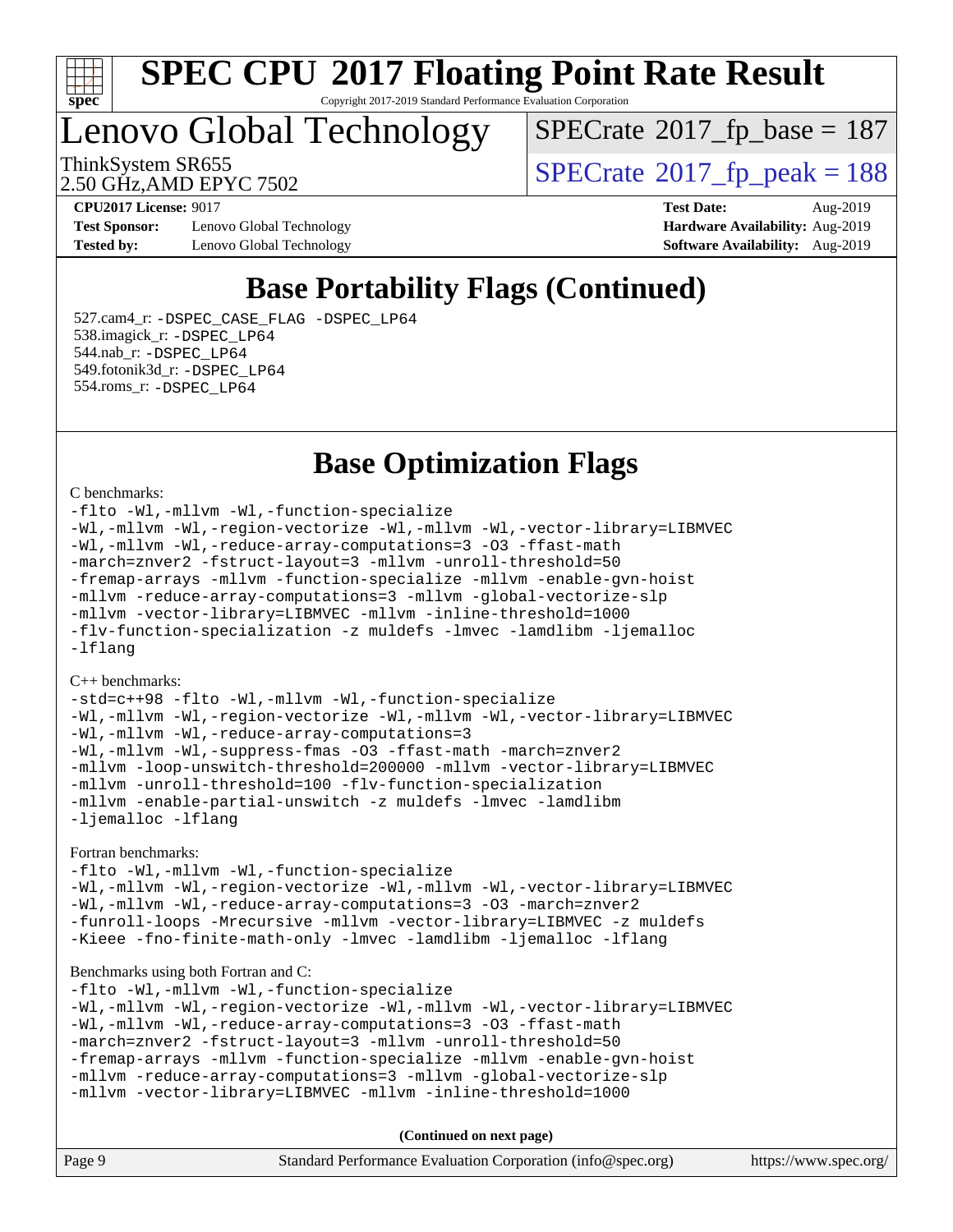

Copyright 2017-2019 Standard Performance Evaluation Corporation

# Lenovo Global Technology

 $SPECrate$ <sup>®</sup>[2017\\_fp\\_base =](http://www.spec.org/auto/cpu2017/Docs/result-fields.html#SPECrate2017fpbase) 187

2.50 GHz,AMD EPYC 7502

ThinkSystem SR655<br>2.50 GHz.AMD EPYC 7502 <br>[SPECrate](http://www.spec.org/auto/cpu2017/Docs/result-fields.html#SPECrate2017fppeak)®[2017\\_fp\\_peak = 1](http://www.spec.org/auto/cpu2017/Docs/result-fields.html#SPECrate2017fppeak)88

**[Test Sponsor:](http://www.spec.org/auto/cpu2017/Docs/result-fields.html#TestSponsor)** Lenovo Global Technology **[Hardware Availability:](http://www.spec.org/auto/cpu2017/Docs/result-fields.html#HardwareAvailability)** Aug-2019 **[Tested by:](http://www.spec.org/auto/cpu2017/Docs/result-fields.html#Testedby)** Lenovo Global Technology **[Software Availability:](http://www.spec.org/auto/cpu2017/Docs/result-fields.html#SoftwareAvailability)** Aug-2019

**[CPU2017 License:](http://www.spec.org/auto/cpu2017/Docs/result-fields.html#CPU2017License)** 9017 **[Test Date:](http://www.spec.org/auto/cpu2017/Docs/result-fields.html#TestDate)** Aug-2019

## **[Base Optimization Flags \(Continued\)](http://www.spec.org/auto/cpu2017/Docs/result-fields.html#BaseOptimizationFlags)**

| Benchmarks using both Fortran and C (continued):                                                                                                                                                                                                                                                                                                                                                                                                                                                                                                                                                                                                                                                                                                                                                       |
|--------------------------------------------------------------------------------------------------------------------------------------------------------------------------------------------------------------------------------------------------------------------------------------------------------------------------------------------------------------------------------------------------------------------------------------------------------------------------------------------------------------------------------------------------------------------------------------------------------------------------------------------------------------------------------------------------------------------------------------------------------------------------------------------------------|
| -flv-function-specialization -funroll-loops -Mrecursive -z muldefs                                                                                                                                                                                                                                                                                                                                                                                                                                                                                                                                                                                                                                                                                                                                     |
| -Kieee -fno-finite-math-only -lmvec -lamdlibm -ljemalloc -lflang                                                                                                                                                                                                                                                                                                                                                                                                                                                                                                                                                                                                                                                                                                                                       |
| Benchmarks using both C and C++:<br>-std=c++98 -flto -Wl,-mllvm -Wl,-function-specialize<br>-Wl,-mllvm -Wl,-region-vectorize -Wl,-mllvm -Wl,-vector-library=LIBMVEC<br>-Wl,-mllvm -Wl,-reduce-array-computations=3<br>-Wl,-mllvm -Wl,-suppress-fmas -03 -ffast-math -march=znver2<br>-fstruct-layout=3 -mllvm -unroll-threshold=50 -fremap-arrays<br>-mllvm -function-specialize -mllvm -enable-gvn-hoist<br>-mllvm -reduce-array-computations=3 -mllvm -global-vectorize-slp<br>-mllvm -vector-library=LIBMVEC -mllvm -inline-threshold=1000<br>-flv-function-specialization -mllvm -loop-unswitch-threshold=200000<br>-mllvm -unroll-threshold=100 -mllvm -enable-partial-unswitch -z muldefs<br>-lmvec -lamdlibm -ljemalloc -lflang                                                                 |
| Benchmarks using Fortran, C, and C++:<br>-std=c++98 -flto -Wl,-mllvm -Wl,-function-specialize<br>-Wl,-mllvm -Wl,-region-vectorize -Wl,-mllvm -Wl,-vector-library=LIBMVEC<br>-Wl,-mllvm -Wl,-reduce-array-computations=3<br>-Wl,-mllvm -Wl,-suppress-fmas -03 -ffast-math -march=znver2<br>-fstruct-layout=3 -mllvm -unroll-threshold=50 -fremap-arrays<br>-mllvm -function-specialize -mllvm -enable-gvn-hoist<br>-mllvm -reduce-array-computations=3 -mllvm -global-vectorize-slp<br>-mllvm -vector-library=LIBMVEC -mllvm -inline-threshold=1000<br>-flv-function-specialization -mllvm -loop-unswitch-threshold=200000<br>-mllvm -unroll-threshold=100 -mllvm -enable-partial-unswitch<br>-funroll-loops -Mrecursive -z muldefs -Kieee -fno-finite-math-only<br>-lmvec -lamdlibm -ljemalloc -lflang |
| <b>Peak Compiler Invocation</b>                                                                                                                                                                                                                                                                                                                                                                                                                                                                                                                                                                                                                                                                                                                                                                        |
| C benchmarks:<br>clang                                                                                                                                                                                                                                                                                                                                                                                                                                                                                                                                                                                                                                                                                                                                                                                 |
| $C_{++}$ benchmarks:<br>$clanq++$                                                                                                                                                                                                                                                                                                                                                                                                                                                                                                                                                                                                                                                                                                                                                                      |
| Fortran benchmarks:<br>flang                                                                                                                                                                                                                                                                                                                                                                                                                                                                                                                                                                                                                                                                                                                                                                           |
| Benchmarks using both Fortran and C:                                                                                                                                                                                                                                                                                                                                                                                                                                                                                                                                                                                                                                                                                                                                                                   |

[flang](http://www.spec.org/cpu2017/results/res2019q3/cpu2017-20190902-17392.flags.html#user_CC_FCpeak_flang) [clang](http://www.spec.org/cpu2017/results/res2019q3/cpu2017-20190902-17392.flags.html#user_CC_FCpeak_clang-c)

**(Continued on next page)**

Page 10 Standard Performance Evaluation Corporation [\(info@spec.org\)](mailto:info@spec.org) <https://www.spec.org/>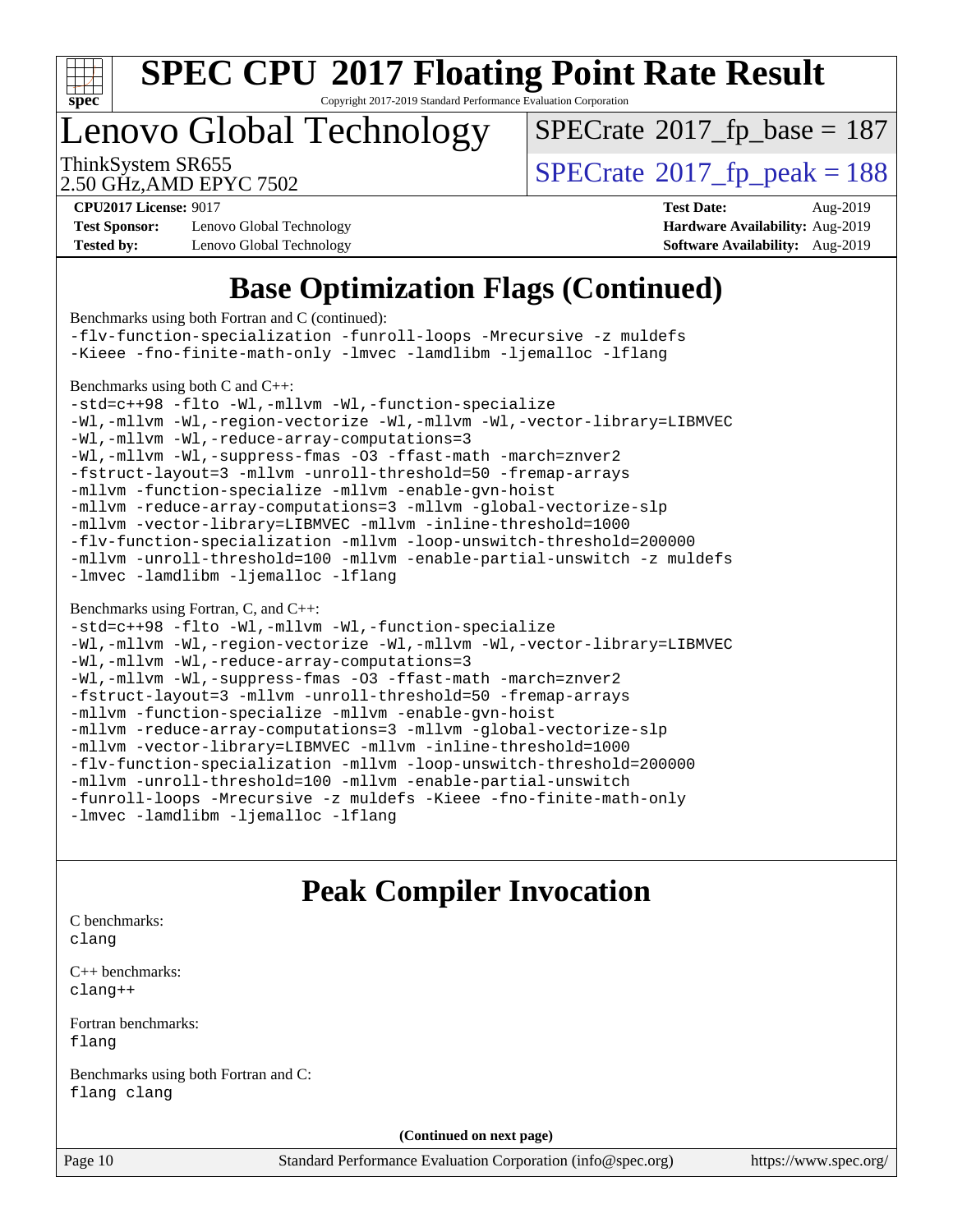

#### **[SPEC CPU](http://www.spec.org/auto/cpu2017/Docs/result-fields.html#SPECCPU2017FloatingPointRateResult)[2017 Floating Point Rate Result](http://www.spec.org/auto/cpu2017/Docs/result-fields.html#SPECCPU2017FloatingPointRateResult)** Copyright 2017-2019 Standard Performance Evaluation Corporation

# Lenovo Global Technology

 $SPECTate$ <sup>®</sup>[2017\\_fp\\_base =](http://www.spec.org/auto/cpu2017/Docs/result-fields.html#SPECrate2017fpbase) 187

2.50 GHz,AMD EPYC 7502

ThinkSystem SR655<br>2.50 GHz AMD FPYC 7502

**[Test Sponsor:](http://www.spec.org/auto/cpu2017/Docs/result-fields.html#TestSponsor)** Lenovo Global Technology **[Hardware Availability:](http://www.spec.org/auto/cpu2017/Docs/result-fields.html#HardwareAvailability)** Aug-2019 **[Tested by:](http://www.spec.org/auto/cpu2017/Docs/result-fields.html#Testedby)** Lenovo Global Technology **[Software Availability:](http://www.spec.org/auto/cpu2017/Docs/result-fields.html#SoftwareAvailability)** Aug-2019

**[CPU2017 License:](http://www.spec.org/auto/cpu2017/Docs/result-fields.html#CPU2017License)** 9017 **[Test Date:](http://www.spec.org/auto/cpu2017/Docs/result-fields.html#TestDate)** Aug-2019

## **[Peak Compiler Invocation \(Continued\)](http://www.spec.org/auto/cpu2017/Docs/result-fields.html#PeakCompilerInvocation)**

[Benchmarks using both C and C++](http://www.spec.org/auto/cpu2017/Docs/result-fields.html#BenchmarksusingbothCandCXX): [clang++](http://www.spec.org/cpu2017/results/res2019q3/cpu2017-20190902-17392.flags.html#user_CC_CXXpeak_clang-cpp) [clang](http://www.spec.org/cpu2017/results/res2019q3/cpu2017-20190902-17392.flags.html#user_CC_CXXpeak_clang-c)

[Benchmarks using Fortran, C, and C++:](http://www.spec.org/auto/cpu2017/Docs/result-fields.html#BenchmarksusingFortranCandCXX) [clang++](http://www.spec.org/cpu2017/results/res2019q3/cpu2017-20190902-17392.flags.html#user_CC_CXX_FCpeak_clang-cpp) [clang](http://www.spec.org/cpu2017/results/res2019q3/cpu2017-20190902-17392.flags.html#user_CC_CXX_FCpeak_clang-c) [flang](http://www.spec.org/cpu2017/results/res2019q3/cpu2017-20190902-17392.flags.html#user_CC_CXX_FCpeak_flang)

**[Peak Portability Flags](http://www.spec.org/auto/cpu2017/Docs/result-fields.html#PeakPortabilityFlags)**

Same as Base Portability Flags

## **[Peak Optimization Flags](http://www.spec.org/auto/cpu2017/Docs/result-fields.html#PeakOptimizationFlags)**

[C benchmarks](http://www.spec.org/auto/cpu2017/Docs/result-fields.html#Cbenchmarks):

```
(info@spec.org)https://www.spec.org/
  519.lbm_r: -flto -Wl,-mllvm -Wl,-function-specialize
-Wl,-mllvm -Wl,-region-vectorize
-Wl,-mllvm -Wl,-vector-library=LIBMVEC
-Wl,-mllvm -Wl,-reduce-array-computations=3 -Ofast
-march=znver2 -mno-sse4a -fstruct-layout=5
-mllvm -vectorize-memory-aggressively
-mllvm -function-specialize -mllvm -enable-gvn-hoist
-mllvm -unroll-threshold=50 -fremap-arrays
-mllvm -vector-library=LIBMVEC
-mllvm -reduce-array-computations=3
-mllvm -global-vectorize-slp -mllvm -inline-threshold=1000
-flv-function-specialization -lmvec -lamdlibm -ljemalloc
-lflang
  538.imagick_r: Same as 519.lbm_r
 544.nab_r: basepeak = yes
C++ benchmarks: 
  508.namd_r: basepeak = yes
  510.parest_r: basepeak = yes
Fortran benchmarks: 
                                    (Continued on next page)
```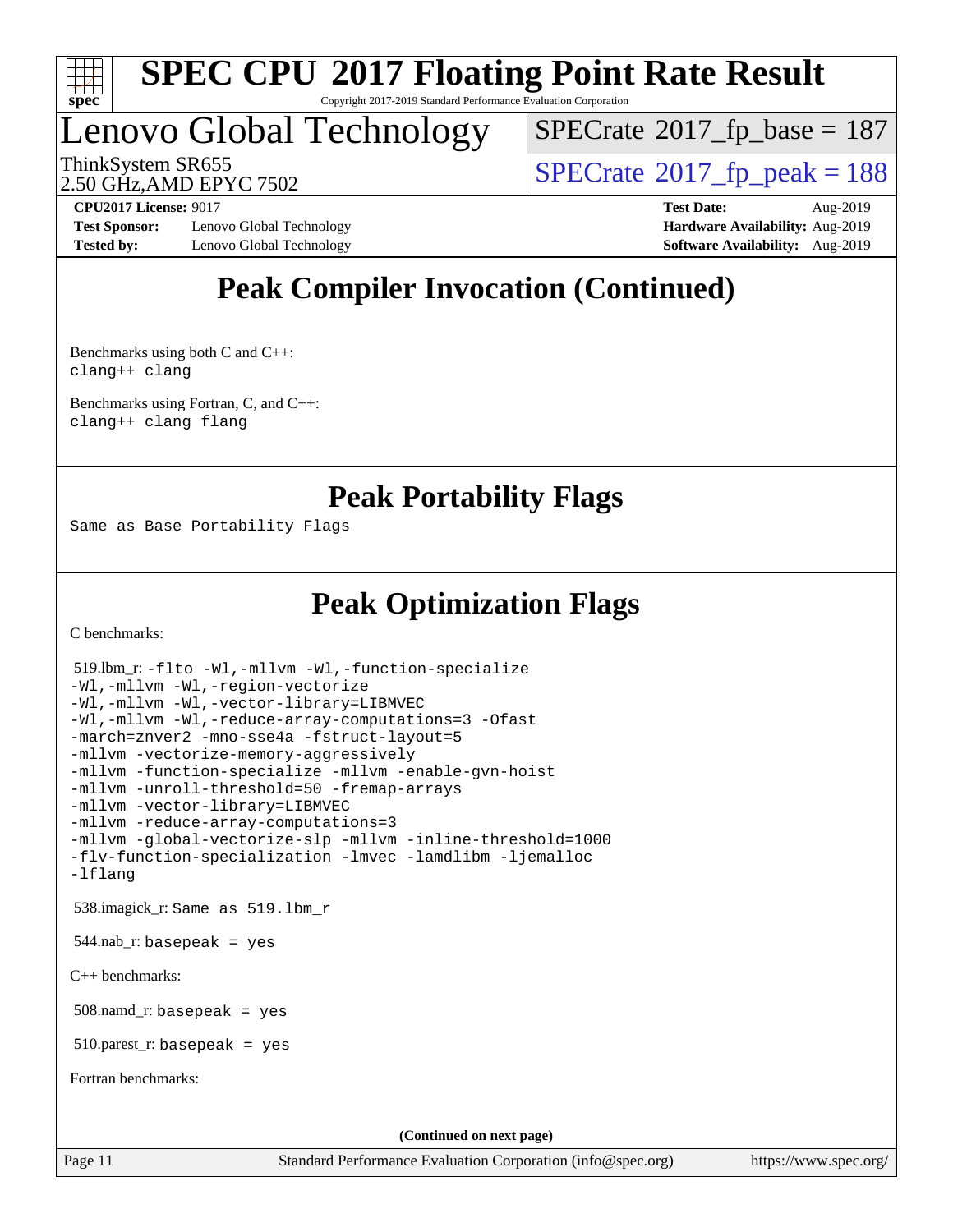

Copyright 2017-2019 Standard Performance Evaluation Corporation

Lenovo Global Technology

 $SPECTate$ <sup>®</sup>[2017\\_fp\\_base =](http://www.spec.org/auto/cpu2017/Docs/result-fields.html#SPECrate2017fpbase) 187

2.50 GHz,AMD EPYC 7502

ThinkSystem SR655<br>2.50 GHz AMD EPYC 7502

**[Test Sponsor:](http://www.spec.org/auto/cpu2017/Docs/result-fields.html#TestSponsor)** Lenovo Global Technology **[Hardware Availability:](http://www.spec.org/auto/cpu2017/Docs/result-fields.html#HardwareAvailability)** Aug-2019 **[Tested by:](http://www.spec.org/auto/cpu2017/Docs/result-fields.html#Testedby)** Lenovo Global Technology **[Software Availability:](http://www.spec.org/auto/cpu2017/Docs/result-fields.html#SoftwareAvailability)** Aug-2019

**[CPU2017 License:](http://www.spec.org/auto/cpu2017/Docs/result-fields.html#CPU2017License)** 9017 **[Test Date:](http://www.spec.org/auto/cpu2017/Docs/result-fields.html#TestDate)** Aug-2019

## **[Peak Optimization Flags \(Continued\)](http://www.spec.org/auto/cpu2017/Docs/result-fields.html#PeakOptimizationFlags)**

```
 503.bwaves_r: -flto -Wl,-mllvm -Wl,-function-specialize
-Wl,-mllvm -Wl,-region-vectorize
-Wl,-mllvm -Wl,-vector-library=LIBMVEC
-Wl,-mllvm -Wl,-reduce-array-computations=3 -O3
-march=znver2 -funroll-loops -Mrecursive
-mllvm -vector-library=LIBMVEC -Kieee
-fno-finite-math-only -lmvec -lamdlibm -ljemalloc
-lflang
 549.fotonik3d_r: basepeak = yes
 554.roms_r: -flto -Wl,-mllvm -Wl,-function-specialize
-Wl,-mllvm -Wl,-region-vectorize
-Wl,-mllvm -Wl,-vector-library=LIBMVEC
-Wl,-mllvm -Wl,-reduce-array-computations=3
-Wl,-mllvm -Wl,-enable-X86-prefetching -O3 -march=znver2
-funroll-loops -Mrecursive -mllvm -vector-library=LIBMVEC
-Kieee -fno-finite-math-only -lmvec -lamdlibm -ljemalloc
-lflang
Benchmarks using both Fortran and C: 
 521.wrf_r: -flto -Wl,-mllvm -Wl,-function-specialize
-Wl,-mllvm -Wl,-region-vectorize
-Wl,-mllvm -Wl,-vector-library=LIBMVEC
-Wl,-mllvm -Wl,-reduce-array-computations=3 -Ofast
-march=znver2 -mno-sse4a -fstruct-layout=5
-mllvm -vectorize-memory-aggressively
-mllvm -function-specialize -mllvm -enable-gvn-hoist
-mllvm -unroll-threshold=50 -fremap-arrays
-mllvm -vector-library=LIBMVEC
-mllvm -reduce-array-computations=3
-mllvm -global-vectorize-slp -mllvm -inline-threshold=1000
-flv-function-specialization -O3 -funroll-loops
-Mrecursive -Kieee -fno-finite-math-only -lmvec
-lamdlibm -ljemalloc -lflang
 527.cam4_r: basepeak = yes
Benchmarks using both C and C++: 
 511.povray_r: -std=c++98 -flto -Wl,-mllvm -Wl,-function-specialize
-Wl,-mllvm -Wl,-region-vectorize
-Wl,-mllvm -Wl,-vector-library=LIBMVEC
-Wl,-mllvm -Wl,-reduce-array-computations=3
-Wl,-mllvm -Wl,-x86-use-vzeroupper=false -Ofast
                                     (Continued on next page)
```